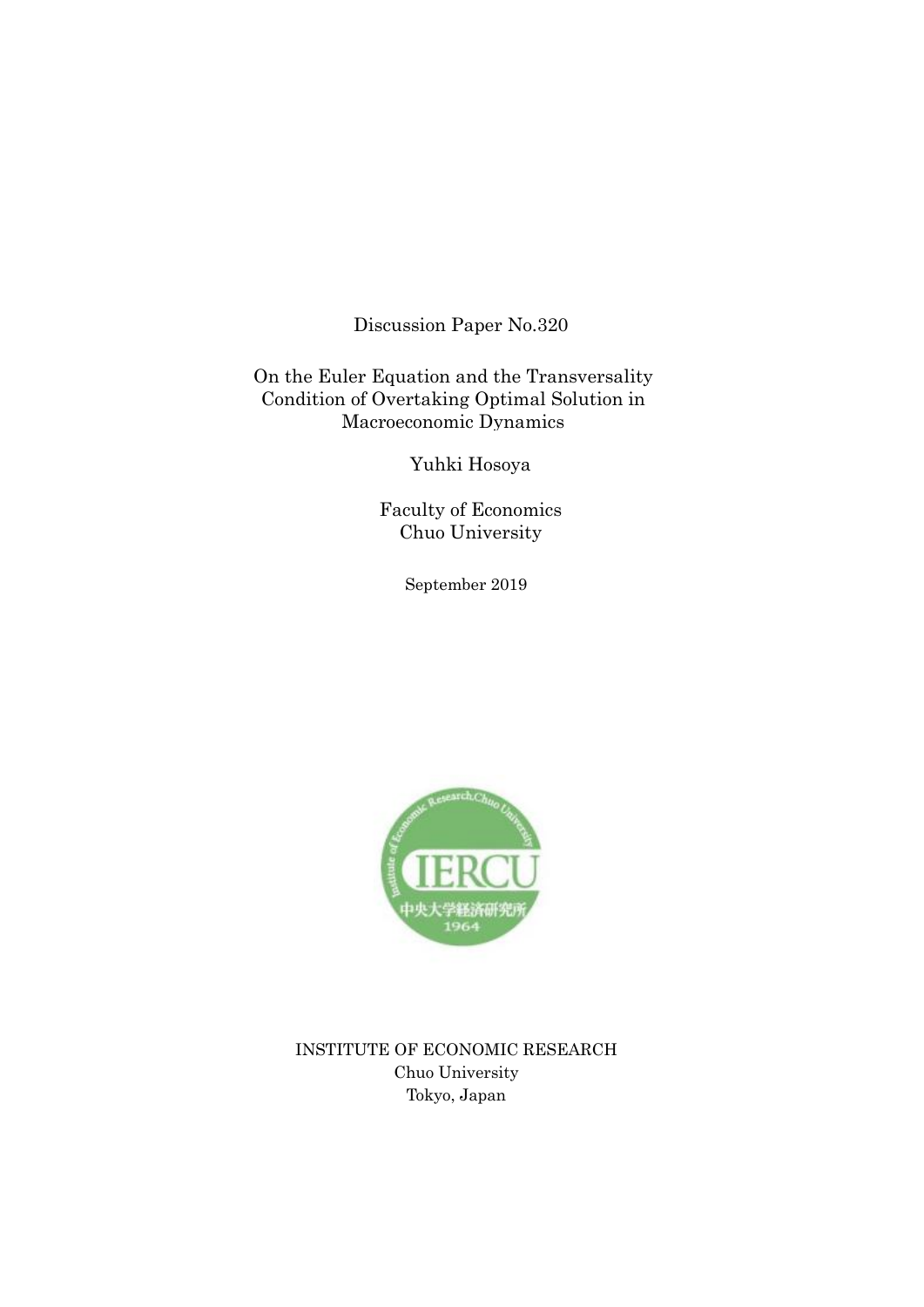# On the Euler Equation and the Transversality Condition of Overtaking Optimal Solution in Macroeconomic Dynamics

Yuhki Hosoya*<sup>∗</sup>* Faculty of Economics, Chuo University

September 5, 2019

#### **Abstract**

In this paper, we consider the traditional capital accumulation model with continuous time, and derive the Euler equation for a necessary condition and the Euler equation with the transversality condition for a sufficient condition of overtaking (or, weakly overtaking) optimality.

**JEL codes**: C61, E13, O11, O41.

**Keywords**: capital accumulation, overtaking optimality, Euler equation, transversality condition.

## **1 Introduction**

In usual macroeconomic textbook that treats the continuous time Ramsey-Cass-Koopmans capital accumulation model, (e.g., Romer (2011), Blanchard and Fischer (1989), Acemoglu (2009), etc.,) both the Euler equation and the transversality condition are argued. These arguments have, however, several common defects. First, to derive the Euler equation, they assume that the optimal consumption path is differentiable in time. In their proof, however, there is no verification for such a differentiability. Second, they assume the existence of the positive discount rate for utility, while Ramsey's

*<sup>∗</sup>*1-50 1601 Miyamachi, Fuchu-shi, Tokyo 183-0023, Japan. TEL: +81-90-5525-5142, E-mail: hosoya(at)tamacc.chuo-u.ac.jp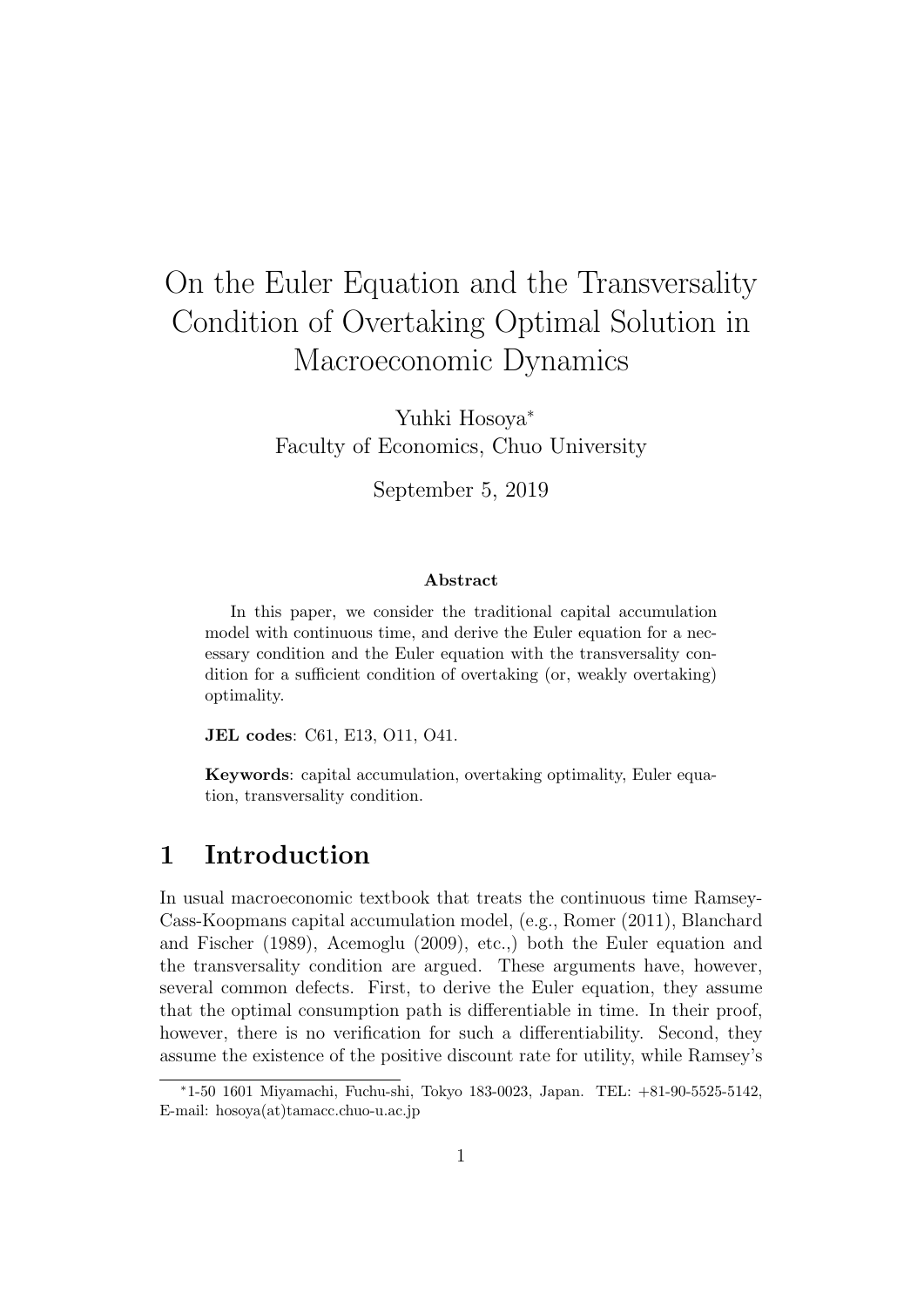(1928) classical treatment for such a model includes no discount rate. Third, they usually assume either the boundedness of the utility function or the Inada condition for showing the existence of the optimal solution, and thus they cannot treat some models such as the logarithmic AK model. Fourth, they do not derive a solution of such a model mathematically.

In this paper, we treat the general capital accumulation model with continuous time, and show under very weak conditions that 1) the Euler equation is a necessary condition for the **overtaking** optimality, (Theorems 1-3) and 2) the Euler equation together with the transversality condition is a sufficient condition for overtaking optimality. (Theorem 4)

In section 2, we present our model, and prepare the necessary notions and definitions. All results are contained in section 3.

## **2 The Model and Basic Notions**

#### **2.1 The Model**

Traditional optimal capital accumulation model is written as follows.

$$
\max \qquad \int_0^\infty e^{-\rho t} u(c(t)) dt
$$
\n
$$
\text{subject to. } k(0) = \bar{k} > 0, \ k(t) \ge 0, \ c(t) \ge 0,
$$
\n
$$
\dot{k}(t) = f(k(t)) - c(t) \text{ a.e.,}
$$
\n
$$
c(\cdot) \in W,
$$

where *k* denotes the amount of capital, *c* denotes the amount of private consumption, and  $\rho$  denotes the time discount rate. The set *W* is some functional space. The equation

$$
\dot{k}(t) = f(k(t)) - c(t)
$$

represents two relationships in economy. First relationship is the equality between the production and the consumption. That is,

$$
g(k(t)) = c(t) + i(t),
$$

where the function  $q$  is the production function and  $i$  denotes the amount of investment. Second relationship is the relationship between the capital stock and investment. That is,

$$
\dot{k}(t) = i(t) - dk(t),
$$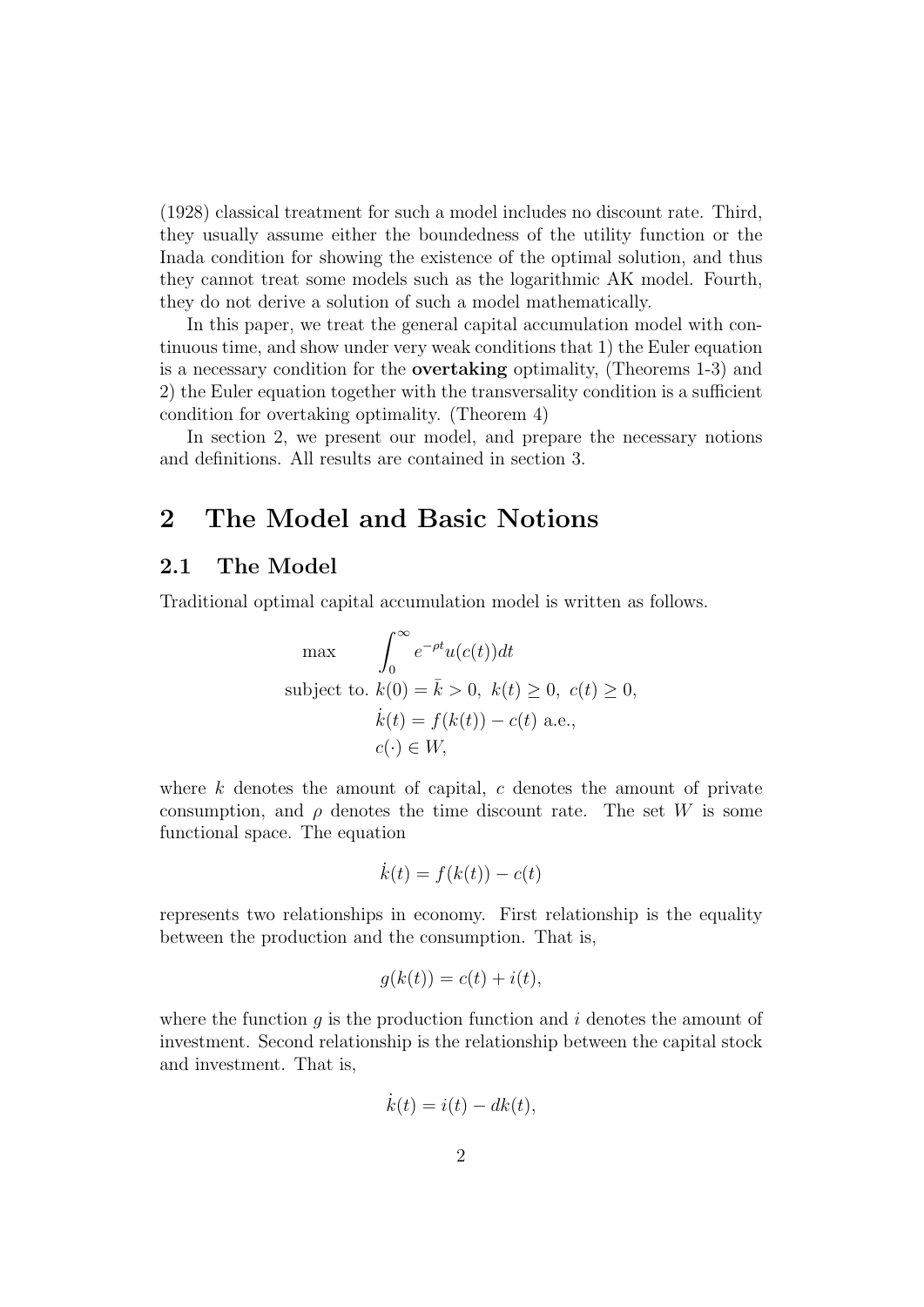where  $d \geq 0$  represents the capital wastage ratio. To connect these two equation, we have

$$
\dot{k}(t) = g(k(t)) - dk(t) - c(t) \equiv f(k(t)) - c(t),
$$

where  $f(k) = q(k) - dk$ , as desired.

However, in this paper, *u* is not necessarily bounded and  $\rho$  is not necessarily positive, and thus,  $\int_0^\infty e^{-\rho t} u(c(t)) dt$  may not be able to be defined. Therefore, we modify the above problem to the following one:

$$
\max \qquad \lim_{T \to \infty} \int_0^T e^{-\rho t} u(c(t)) dt
$$
\n
$$
\text{subject to. } k(0) = \bar{k} > 0, \ k(t) \ge 0, \ c(t) \ge 0,
$$
\n
$$
\dot{k}(t) = f(k(t)) - c(t) \text{ a.e.,}
$$
\n
$$
c(\cdot) \in W,
$$
\n
$$
(1)
$$

where *lim* means either lim sup or lim inf. We need several assumptions.

**Assumption 1**. *u* is continuous, strictly concave, and increasing function defined on  $\mathbb{R}_+$  and continuously differentiable on  $\mathbb{R}_{++}$ .

**Assumption 2.**  $f(0) \geq 0$  and *f* is continuous and concave on  $\mathbb{R}_+$ , and continuously differentiable on  $\mathbb{R}_{++}$ . Moreover, there exists  $k > 0$  such that  $f(k) > 0.1$ 

**Assumption 3.** *W* denotes the set of all locally integrable function on  $\mathbb{R}_+$ .

Note that, under Assumption 3, *k* must be absolutely continuous on every compact set in  $\mathbb{R}_+$ .

#### **2.2 Overtaking Optimality**

We have modified the traditional capital accumulation problem to problem (1). However, even in this model, some problematic cases occurs. If there exist  $(k_1(t), c_1(t))$  and  $(k_2(t), c_2(t))$  such that  $\lim_{T \to \infty} \int_0^T e^{-\rho t} u(c_i(t)) dt = +\infty$ , then these must be equivalent, even though  $c_1(t) > c_2(t)$  for every *t*. This is problematic, and thus we need a criterion that can compare these processes.

First, we define the notion of admissibility.

**Definition 1**. A pair of functions  $(k(t), c(t))$  defined on  $\mathbb{R}_+$  is called **admissible** if the following properties hold.

<sup>&</sup>lt;sup>1</sup>We do not assume the Inada condition for  $f$  or  $g$ .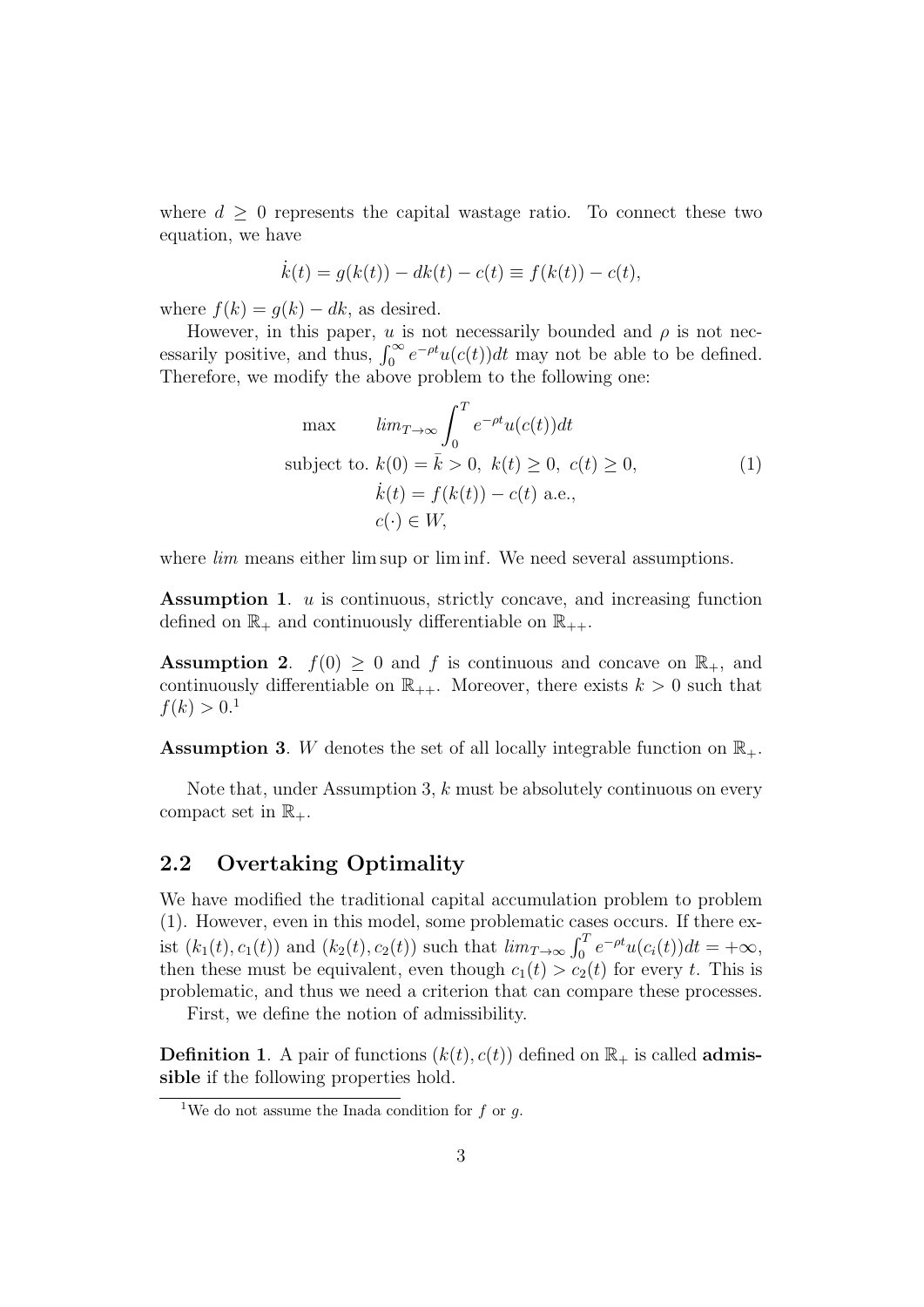- 1.  $c(t)$  is integrable and  $k(t)$  is absolutely continuous on any compact interval in  $\mathbb{R}_+$ .<sup>2</sup>
- 2.  $k(t) \geq 0$  and  $c(t) \geq 0$  for all *t*.
- 3. the following differential equation

$$
\dot{k}(t) = f(k(t)) - c(t)
$$

holds for almost all  $t \in \mathbb{R}_+$ .

Let *A* be the set of all admissible pair, and  $A_{\bar{k}}$  be the set of all admissible pair such that  $k(0) = k$ .

Define a binary relation  $\succ^*$  such that for any  $(k_1(t), c_1(t)), (k_2(t), c_2(t)) \in$  $A_{\bar{k}}$ 

$$
(k_1(t), c_1(t)) \succ^* (k_2(t), c_2(t)) \Leftrightarrow \lim_{T \to \infty} \int_0^T e^{-\rho t} [u(c_1(t)) - u(c_2(t))] dt > 0,
$$

and define  $(k_1(t), c_1(t)) \succsim^* (k_2(t), c_2(t))$  if and only if  $(k_2(t), c_2(t)) \not\downarrow^* (k_1(t), c_1(t)).$ If *lim* is lim sup, the maximal element of ≿*<sup>∗</sup>* is called the **overtaking optimal solution** of problem (1), and if *lim* is lim inf, the maximal element of ≿*∗* is called the **weak overtaking optimal solution** of problem (1). See Carlson, Haurie, and Leizarowitz (1991) for more detailed arguments.<sup>3</sup>

We mention that for  $(k^*(t), c^*(t)) \in A_{\bar{k}}$ , if

$$
\int_0^\infty e^{-\rho t} u(c^*(t)) dt
$$

is defined and finite, then it is solution of (1) if and only if it is weakly overtaking optimal solution of (1), if and only if it is overtaking optimal solution of (1). Therefore, the notion of overtaking optimality is an extension of usual optimality.

## **2.3 The Euler Equation and the Transversality Condition**

Let  $(k(t), c(t))$  be admissible. This pair is said to satisfy the **Euler equation** on an interval *I* if and only if  $c(t)$  is continuous,  $u \circ c$  is continuously

<sup>2</sup> In this paper, the word 'interval' means a convex set in R that includes at least two different points.

<sup>3</sup> In economics, our overtaking optimality is sometimes called **catching-up optimality**, and in this case, our weak overtaking optimality is called overtaking optimality.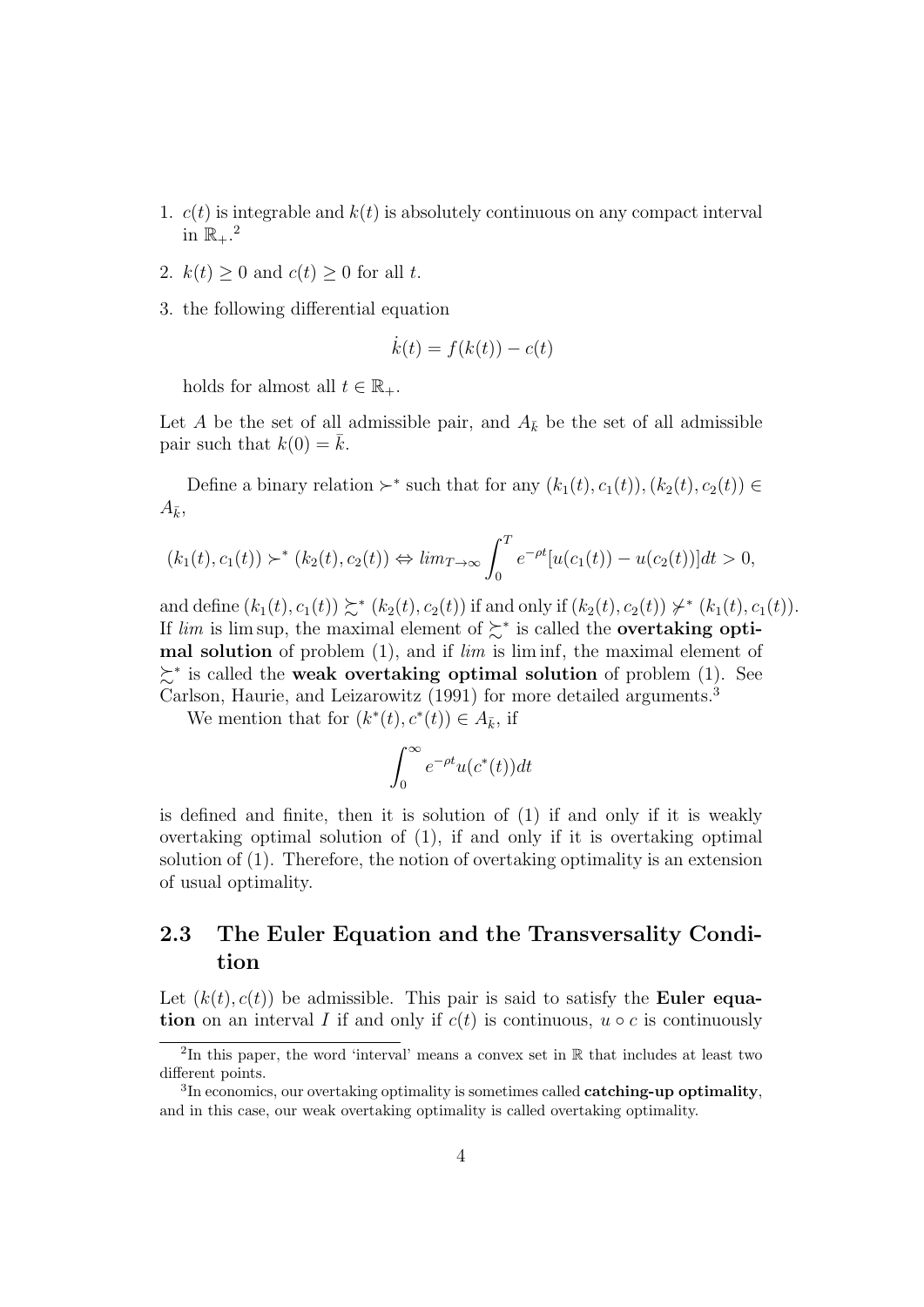differentiable, and

$$
\frac{d}{dt}(u \circ c)(t) = (\rho - f'(k(t)))(u \circ c)(t)
$$
\n(2)

holds for all *t*.

In traditional model, it is said that  $(k^*(t), c^*(t))$  is a solution only if it satisfies the Euler equation on  $\mathbb{R}_+$ . However, in our model,  $c^*(t)$  is not necessarily continuous, and thus this statement is a little incorrect. Therefore, we extend the above definition. An admissible pair  $(k(t), c(t))$  satisfies the Euler equation **a.e.** on an interval *I* if and only if there exists a continuous function  $\tilde{c}(t)$  such that  $(k(t), \tilde{c}(t))$  is also admissible and satisfies Euler equation on *I*. Then, we can modify the above claim to the following one: " $(k^*(t), c^*(t))$  is a solution only if it satisfies the Euler equation a.e. on  $\mathbb{R}_+$ ".

However, in our model,  $\int_0^\infty e^{-\rho t} u(c^*(t)) dt$  may be not defined, and thus this statement is not obvious. Also, Euler equation is only a necessary condition of **inner solution**. This problem is partially solved in theorems 2 and 3, although the proof is very long.

Next, again let  $(k(t), c(t))$  be admissible. This pair is said to satisfy the **transversality condition** if and only if

$$
\lim_{t \to \infty} e^{-\rho t} u'(c(t))k(t) = 0.
$$
\n(3)

It is also said that usually  $(k^*(t), c^*(t))$  is a solution if and only if it satisfies the Euler equation and the transversality condition. However, the necessity of the transversality condition for optimality heavily depends on the finiteness of  $\int_0^\infty e^{-\rho t} u(c(t)) dt$ , and thus we cannot derive such a theorem.

### **2.4 The Magic of Capital**

Although this subsection is not necessary for later arguments, we should note Although this subsection is not necessary for later arguments, we should note<br>an odd phenomenon on some admissible process. Suppose that  $f(k) = \sqrt{k}$ . Define,

$$
k(t) = \frac{t^2}{16}, \ c(t) = \frac{t}{8}.
$$

Then, the pair  $(k(t), c(t))$  is admissible, although  $k(0) = 0$ . Moreover, if  $\rho = 1$  and  $u(c) = -c^{-1/2}$ , then

$$
0 \geq \int_0^\infty e^{-\rho t} u(c(t)) dt
$$
  
\n
$$
\geq -\sqrt{8} \left[ \int_0^1 t^{-1/2} dt + \int_1^\infty e^{-t} dt \right]
$$
  
\n
$$
= -\sqrt{2} - \sqrt{8}e^{-1} > -\infty,
$$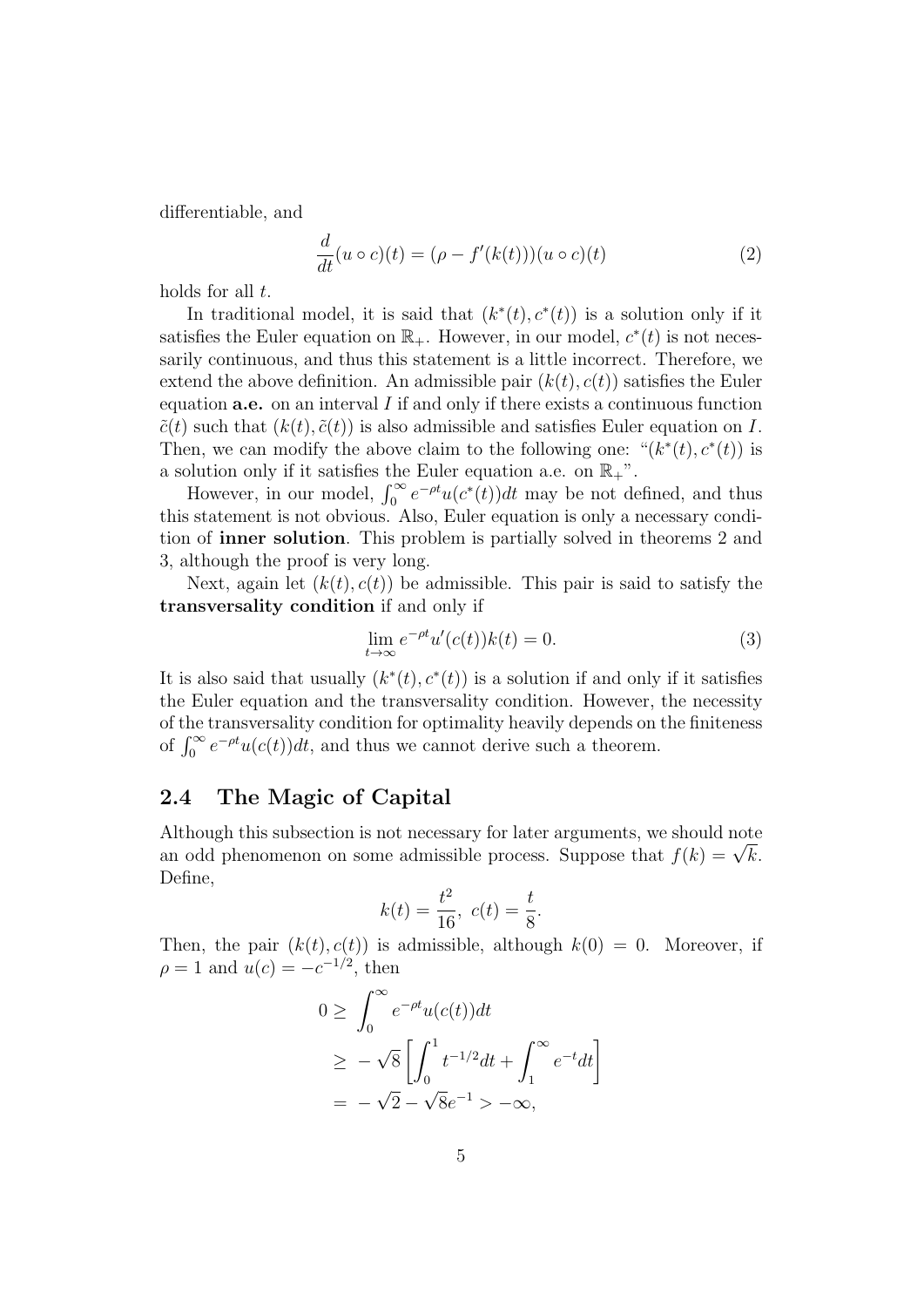and thus  $\int_0^\infty e^{-\rho t} u(c(t)) dt$  is finite even though  $u(0) = -\infty$ . This phenomenon is named the **magic of capital**. 4

The magic of capital obstruct our proof throughout the proof of theorems, because the existence of such a path means that the optimality of  $(k^*(t), c^*(t))$ cannot immediately excludes the existence of *t* such that  $k^*(t) = 0$ . This is quite troublesome.

## **3 Results**

## **3.1 The Necessity of the Euler Equation**

First, we define a notion of inner solution.

**Definition 2**. Suppose that  $(k(t), c(t))$  is admissible. We say that this pair is **positive on** [0*, T*] if and only if the following two statements hold.

- 1)  $k(t) > 0$  for all  $t \in [0, T]$ .
- 2) There exists  $c > 0$  such that the Lebesgue measure of the set  $\Delta(c) = \{t \in$  $[0, T]$  $|c(t)| < c$ } is zero.

If  $(k^*(t), c^*(t))$  is (weak, or strong) overtaking optimal solution, then it is called **inner solution** if and only if it is positive on  $[0, T]$  for all  $T > 0$ .

**Theorem 1**. Let  $T > 0$ , and suppose that  $(k^*(t), c^*(t))$  is a weak overtaking optimal solution of (1) and positive on  $[0, T]$ . Then,  $c^*(t)$  is a solution of Euler equation a.e. on [0*, T*].

**Proof** Suppose that  $(k^*(t), c^*(t))$  satisfies the statements of theorem, and choose any continuously differentiable function  $k : [0, T] \to \mathbb{R}$  with  $k(0) =$  $k(T) = 0$ . Define

$$
g(s) = \int_0^T e^{-\rho t} u(f(k^*(t) + sk(t)) - (\dot{k}^*(t) + sk(t)))dt.
$$

Because  $(k^*(t), c^*(t))$  is a weak overtaking optimal solution of (1) and positive on [0*, T*], *g* can be defined on a neighborhood of 0, and 0 is a maximal point of *g*. By Lebegsue's Dominated Convergence Theorem, we can show that

$$
g'(0) = \int_0^T [e^{-\rho t} u'(c^*(t)) f'(k^*(t)) k(t) - e^{-\rho t} u'(c^*(t)) \dot{k}(t)] dt.
$$

 $4$ See Hosoya (2019).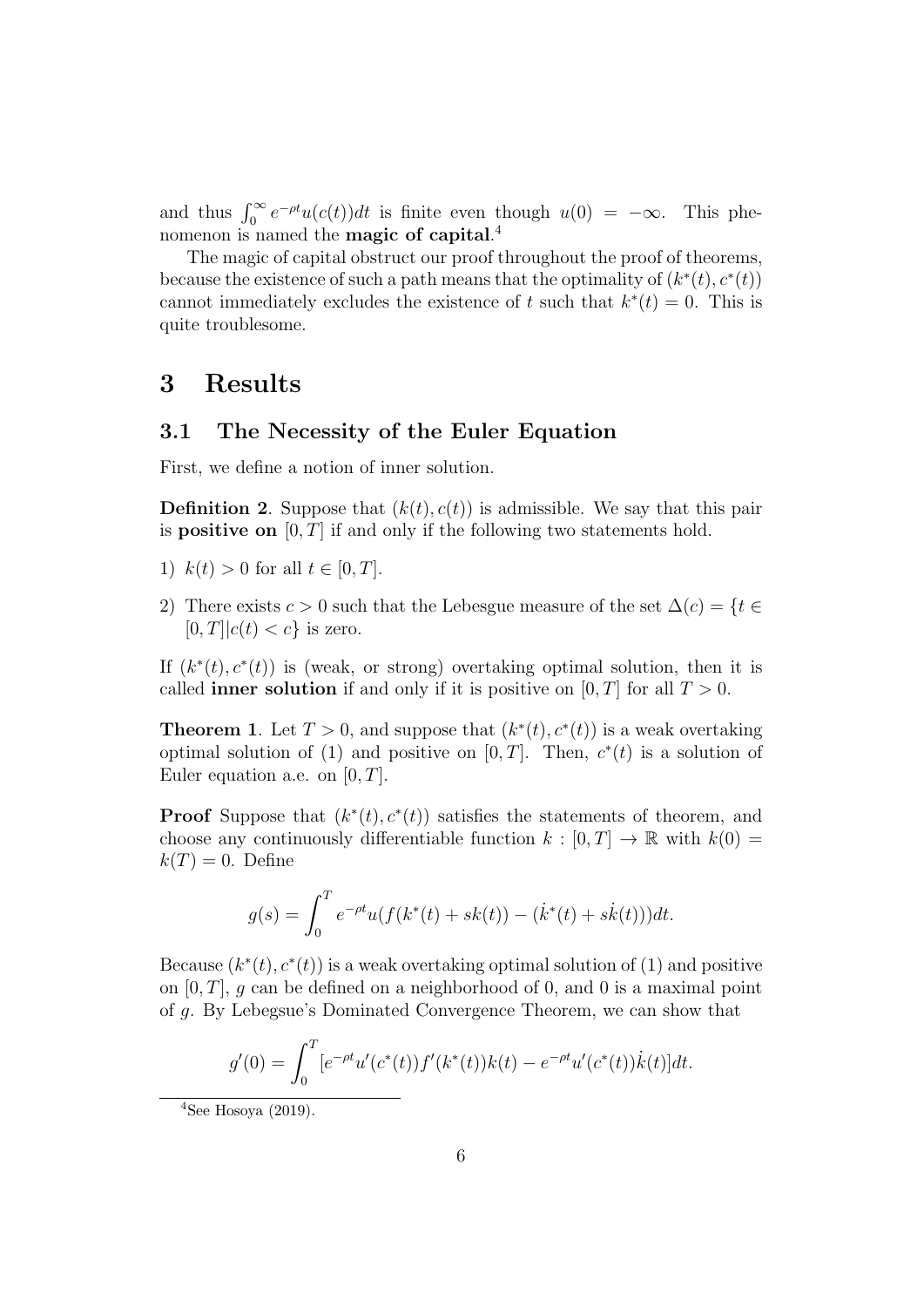Meanwhile, because 0 is a maximal point of *g*, we have  $g'(0) = 0$ . Therefore, using the formula of integral by parts, we have

$$
0 = g'(0) = \int_0^T \left[e^{-\rho t} u'(c^*(t)) f'(k^*(t)) k(t) - e^{-\rho t} u'(c^*(t)) \dot{k}(t)\right] dt
$$
  
= 
$$
\int_0^T \left[\int_t^T e^{-\rho \tau} u'(c^*(\tau)) f'(k^*(\tau)) d\tau - e^{-\rho t} u'(c^*(t)) \right] \dot{k}(t) dt.
$$

Now, for any continuous function  $x(t)$  on [0, T], define

$$
\Lambda(x(t)) = \int_0^T \left[ \int_t^T e^{-\rho \tau} u'(c^*(\tau)) f'(k^*(\tau)) d\tau - e^{-\rho t} u'(c^*(t)) \right] x(t) dt,
$$
  

$$
x_1^*(x(t)) = \int_0^T x(t) dt.
$$

Then, the kernel of  $\Lambda$  includes the kernel of  $x_1^*$ . It can be easily shown that there exists  $a \in \mathbb{R}$  such that  $\Lambda = ax_1^*$ . (See theorem 5.91 of Aliprantis and Border (2006).) Therefore,

$$
\int_0^T \left[ \int_t^T e^{-\rho \tau} u'(c^*(\tau)) f'(k^*(\tau)) d\tau - e^{-\rho t} u'(c^*(t)) - a \right] x(t) dt = 0
$$

for any continuous function  $x(t)$  on [0, T]. By Riesz representation theorem, the function

$$
\int_{t}^{T} e^{-\rho \tau} u'(c^{*}(\tau)) f'(k^{*}(\tau)) d\tau - e^{-\rho t} u'(c^{*}(t)) - a
$$

coincides with the Radon-Nikodym derivative of zero measure, and thus it is zero for almost all  $t \in [0, T]$ . Therefore,

$$
\int_{t}^{T} e^{-\rho \tau} u'(c^{*}(\tau)) f'(k^{*}(\tau)) d\tau = e^{-\rho t} u'(c^{*}(t)) + a
$$
\n(4)

for almost all  $t \in [0, T]$ , and thus

$$
c^*(t) = (u')^{-1} \left( e^{\rho t} \left( \int_t^{T^*} e^{-\rho \tau} u'(c^*(\tau)) f'(k^*(\tau)) d\tau - a \right) \right)
$$

for almost all  $t \in [0, T]$ . Let  $c^+(t)$  denote the right-hand side of above equation. Then,  $c^+(t)$  is continuous and  $c^*(t) = c^+(t)$  for almost all  $t \in [0, T]$ , and thus

$$
c^{+}(t) = (u')^{-1} \left( e^{\rho t} \left( \int_t^{T^*} e^{-\rho \tau} u'(c^{+}(\tau)) f'(k^*(\tau)) d\tau - a \right) \right),
$$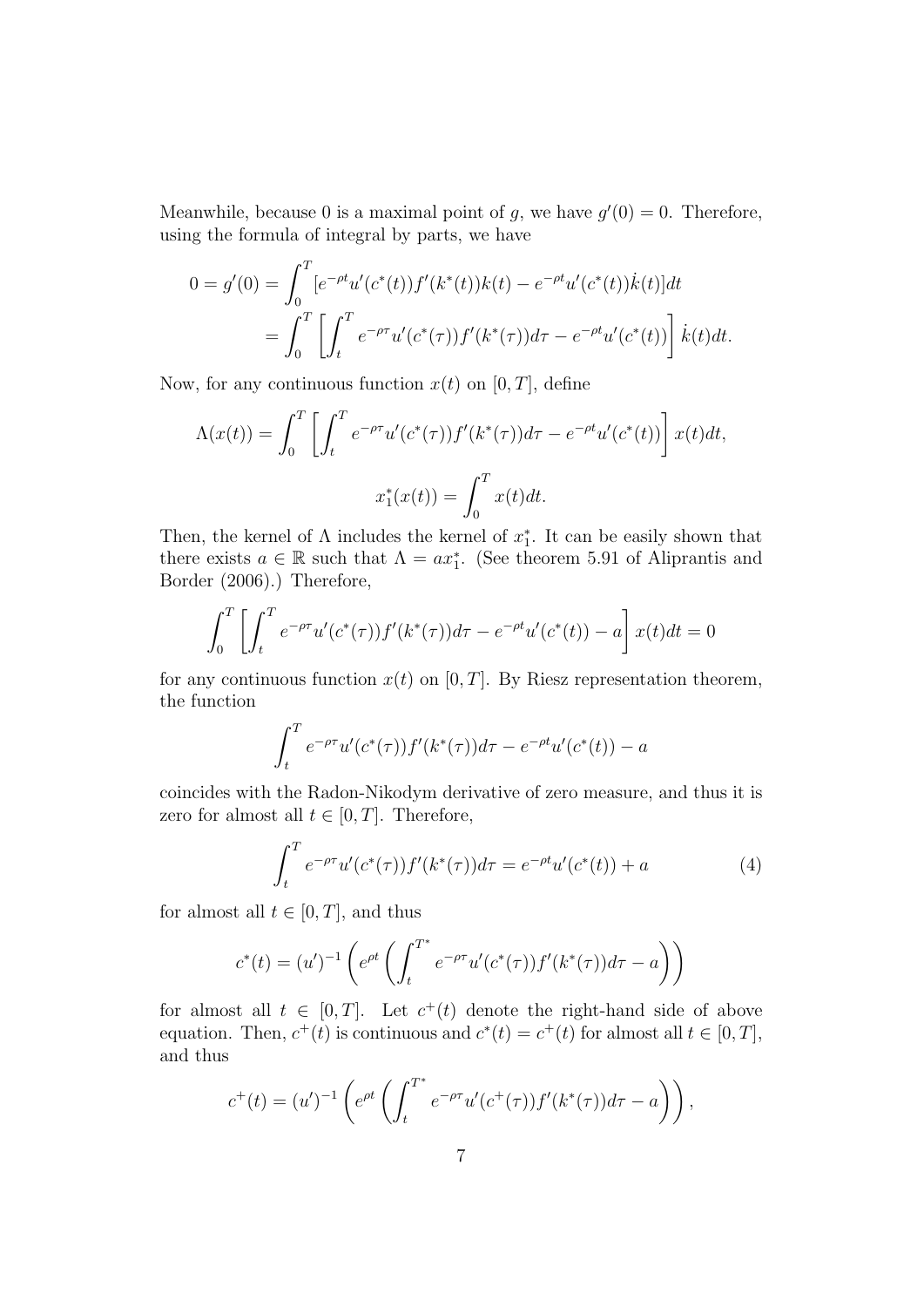for all  $t \in [0, T]$ . Hence,

$$
\int_{t}^{T} e^{-\rho \tau} u'(c^{+}(\tau)) f'(k^{*}(\tau)) d\tau = e^{-\rho t} u'(c^{+}(t)) + a
$$

for all  $t \in [0, T]$ , and therefore,  $(u' \circ c^+)$  is differentiable and,

$$
\frac{d}{dt}(u' \circ c^+)(t) = [\rho - f'(k^*(t))](u' \circ c^+)(t).
$$

This completes the proof. ■

**Theorem 2**. Suppose that *f* is increasing and

$$
\lim_{c \to 0} u'(c) = +\infty.
$$

If  $(k^*(t), c^*(t))$  is a weakly overtaking optimal solution of (1) and  $k^*(t) > 0$ for all  $t \in [0, T]$ , then  $(k^*(t), c^*(t))$  is positive on  $[0, T]$ .

**Proof.** First, we shall prove the following lemmas.

*|gi*

**Lemma 1**. Consider the following differential equation:

$$
\dot{x}(t) = g_i(t, x), x(t^*) = \bar{x},
$$

where  $g_1, g_2$  are real-valued functions defined on a neighborhood  $U \subset \mathbb{R}^2$  of  $(t^*, \bar{x})$  that is measurable in *t* and continuous in  $x, t \mapsto g_i(t, \bar{x})$  is integrable, *g*<sub>1</sub>(*t*, *x*) ≤ *g*<sub>2</sub>(*t*, *x*) for all (*t*, *x*) ∈ *U*, and at least one *i*<sup>\*</sup> ∈ {1, 2}, there exists  $L > 0$  such that

$$
g_{i^*}(t, x_1) - g_{i^*}(t, x_2)| \le L|x_1 - x_2|,
$$

for every  $(t, x_1, x_2)$  with  $(t, x_1), (t, x_2) \in U$ . Suppose also that there exist solutions  $x_1(t)$ ,  $x_2(t)$  of the above equation defined on  $[t^*,T]$ . Then,

$$
x_1(t) \le x_2(t).
$$

**Proof of lemma 1**. We treat only the case  $i^* = 2$ . The rest case can be proved symmetrically.

Suppose not. Then, there exists  $T^* > t^*$  such that  $x_1(T^*) > x_2(T^*)$ . Let  $T^+$  = inf{ $t < T^* | x_1(s) > x_2(s)$  for all  $s \in [t, T^*]$ }. Because  $x_1(t^*) = x_2(t^*)$  = *x*<sup>2</sup>, we have *t*<sup>\*</sup> ≤ *T*<sup>+</sup> and *x*<sub>1</sub>(*T*<sup>+</sup>) = *x*<sub>2</sub>(*T*<sup>+</sup>). Now, define

$$
x_3(t) = x_1(T^+) + \int_{T^+}^t g_2(s, x_1(s))ds.
$$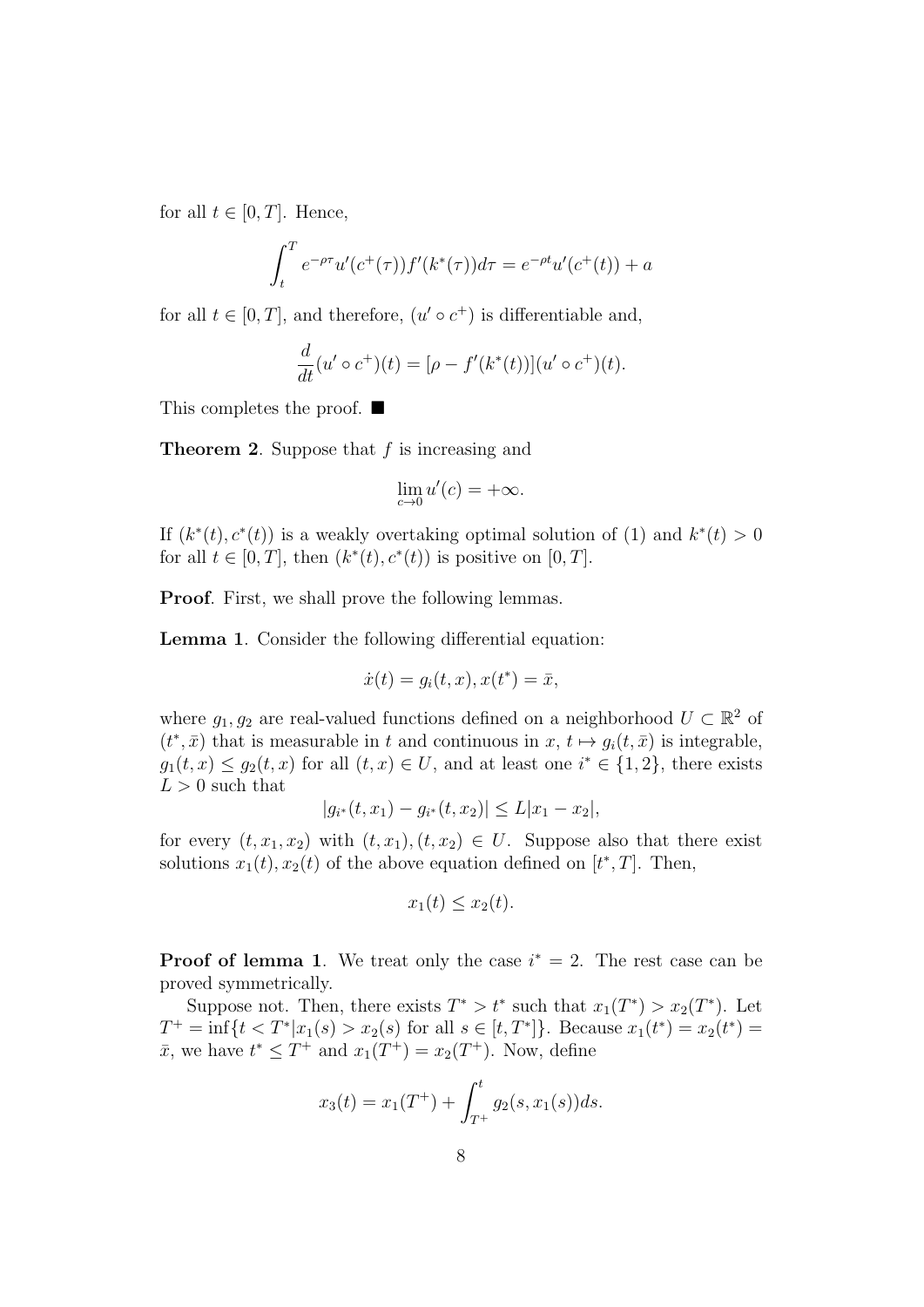Note that the function  $t \mapsto g_2(t, x_1(t))$  is integrable for sufficiently small neighborhood of  $T^+$ <sup>5</sup> Then, for every  $t \in [T^+, T^*]$ ,

$$
x_3(t) \ge x_1(T^+) + \int_{T^+}^t g_1(s, x_1(s)) ds = x_1(t).
$$

Meanwhile,

$$
|x_3(t) - x_2(t)| \le \int_{T^+}^t |g_2(s, x_1(s)) - g_2(s, x_2(s))| ds
$$
  
\n
$$
\le L \int_{T^+}^t (x_1(s) - x_2(s)) ds
$$
  
\n
$$
\le L(t - T^+) \max_{s \in [T^+, t]} (x_1(s) - x_2(s)).
$$

This implies that if  $0 < t - T^+ < L^{-1}$ , then there exists  $s \in [T^+, t]$  such that  $|x_3(s) - x_2(s)| < x_1(s) - x_2(s)$ . Therefore,  $x_3(s) < x_1(s)$ , a contradiction. This completes the proof of lemma 1. ■

Lemma 2. Consider the following differential equation<sup>6</sup>

$$
\dot{k}(t) = f(k(t)) - g(t), \ k(0) = \bar{k} > 0,
$$
\n(5)

where  $g(t)$  is defined on some [0, T] with  $T > 0$ , and integrable. Then,

- (i) There exists  $T^* > 0$  such that the solution  $k(t)$  of (5) is defined and positive on  $[0, T^*]$ . Moreover, if there exists the solution of  $(5)$  on  $[0, T^*]$ , then it is unique.<sup>7</sup>
- (ii) Let  $\overline{T}$  be the supremum of  $T^*$  such that there exists the solution  $k_{T^*}(t)$ of (5) on  $[0, T^*]$  with  $k_{T^*}(t) > 0$  for all  $t \in [0, T^*]$ . Then, there exists the solution  $k(t)$  of (5) on  $[0, \overline{T}]$  with  $k(t) > 0$  for all  $t \in [0, \overline{T}]$ , and either  $\overline{T} = T$  or  $\lim_{t \to \overline{T}} k(t) = 0$ . Particularly, if  $\overline{T} = T$ , then the solution  $k(t)$ of  $(5)$  can be defined on  $[0, T]$ .

$$
\dot{k} = h(t, k), \ k(0) = \bar{k},
$$

if it is absolutely continuous,  $k(0) = \overline{k}$  and  $\dot{k}(t) = h(t, k(t))$  for almost all  $t \in I$ .

<sup>&</sup>lt;sup>5</sup>See the corollary of proposition 8 in section 8.1 of Ioffe and Tikhomirov (1979).

<sup>&</sup>lt;sup>6</sup>We call a function  $k(t)$  defined on some interval *I* the solution of the differential equation

<sup>&</sup>lt;sup>7</sup>This result is not obvious, because  $g(t)$  is not continuous. Actually, the proof of this claim is in Ioffe and Tikhomirov (1979). However, this book is now out of print, and thus we decide to write the proof in this paper.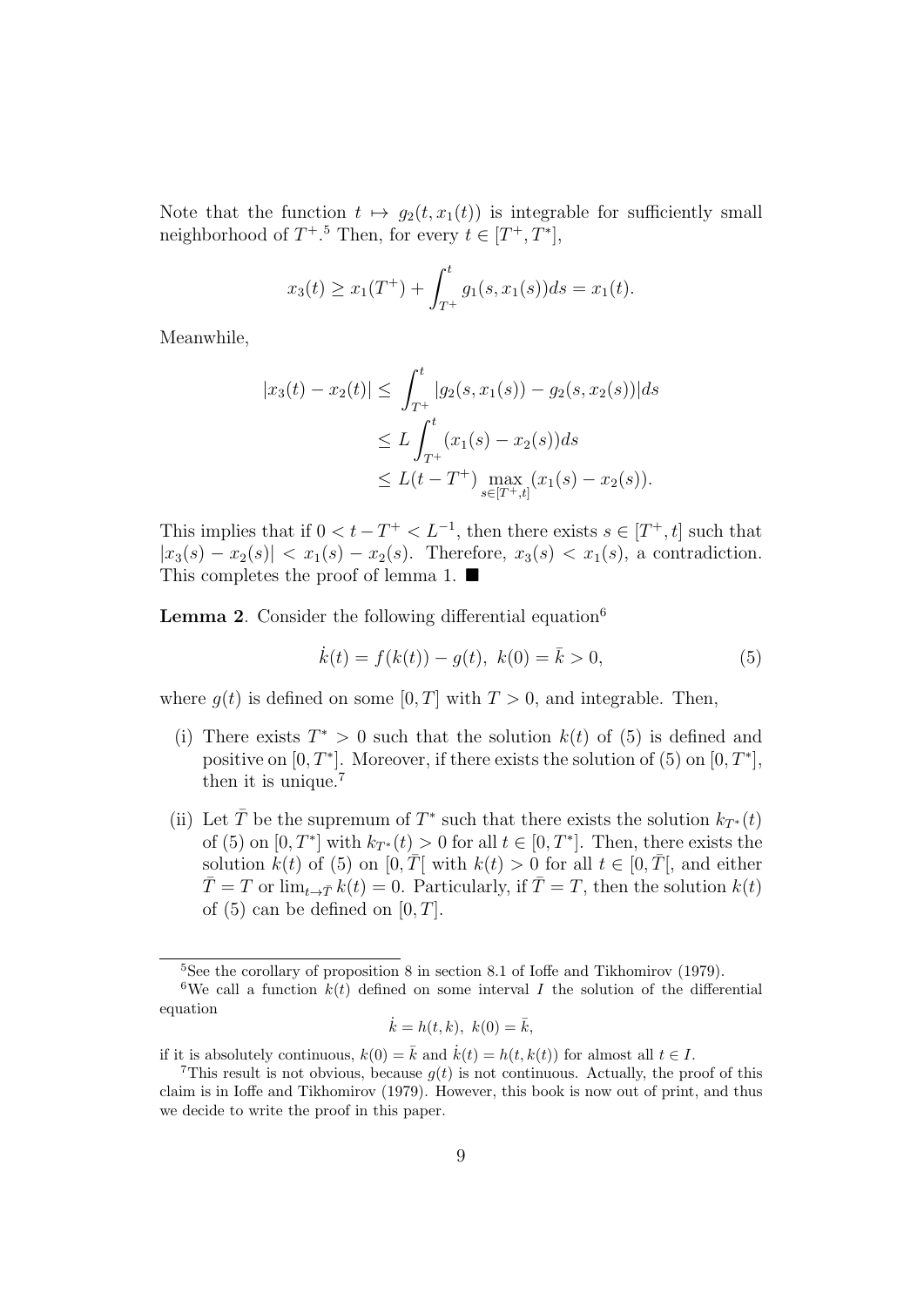- (iii) Let  $k_1(t)$ ,  $k_2(t)$  be defined on  $[0, T^*]$ , be positive at everywhere, and  $k_i(t)$  be the solution of (5) with  $g(t) = g_i(t)$ . Moreover, let  $g_1(t) \leq g_2(t)$ for almost all  $t \in [0, T^*]$ . Then,  $k_1(t) \geq k_2(t)$  for all  $t \in [0, T^*]$ .
- (iv) In addition to (iii), if the set of all  $t \in [0, T^*]$  with  $g_1(t) < g_2(t)$  has a nonzero measure, then  $k_1(T^*) > k_2(T^*)$ .

**Proof of lemma 2**. For (i), choose any  $\hat{k} > \bar{k}$ , and choose  $\delta > 0$  such that  $\bar{k} + 2\delta < \hat{k}$  and  $\bar{k} - 2\delta > 0$ . Let

$$
U_0 = \{ k \in \mathbb{R} | |k - \bar{k}| \le \delta \},\
$$

and choose any  $\varepsilon > 0$  such that

$$
\varepsilon f'(\bar{k}-2\delta) < 1, \ \int_0^\varepsilon [f(\hat{k}) + |g(t)|] dt < \delta, \ \varepsilon \leq T,
$$

and define  $T_0 = [0, \varepsilon]$ . Let X be the set of all continuous function from  $T_0$ into  $U_0$ , and for any  $x(\cdot) \in X$ , define

$$
P(x(\cdot))(t) = \bar{k} + \int_0^t [f(x(s)) - g(s)]ds.
$$

If  $t \in T_0$ , then

$$
|P(x(\cdot))(t) - \bar{k}| \le \int_0^t [f(\hat{k}) + |g(s)|]ds < \delta,
$$

and thus *P* is a function from *X* into *X*. Moreover,

$$
|P(x_1(\cdot))(t) - P(x_2(\cdot))(t)| \le \int_0^t |f(x_1(s)) - f(x_2(s))| ds
$$
  

$$
\le f'(\bar{k} - 2\delta) \int_0^t |x_1(s) - x_2(s)| ds
$$
  

$$
\le \varepsilon f'(\bar{k} - 2\delta) \|x_1(\cdot) - x_2(\cdot)\|_{\infty},
$$

where

$$
||x(\cdot)||_{\infty} = \sup_{t \in T_0} |x(t)|.
$$

This implies that *P* is a contraction mapping with respect to the norm  $\|\cdot\|_{\infty}$ , and thus there uniquely exists a fixed point  $k(\cdot) \in X$  of *P*. Clearly  $k(t)$  is a solution of (5). The uniqueness of the solution can be easily shown and we omit its proof.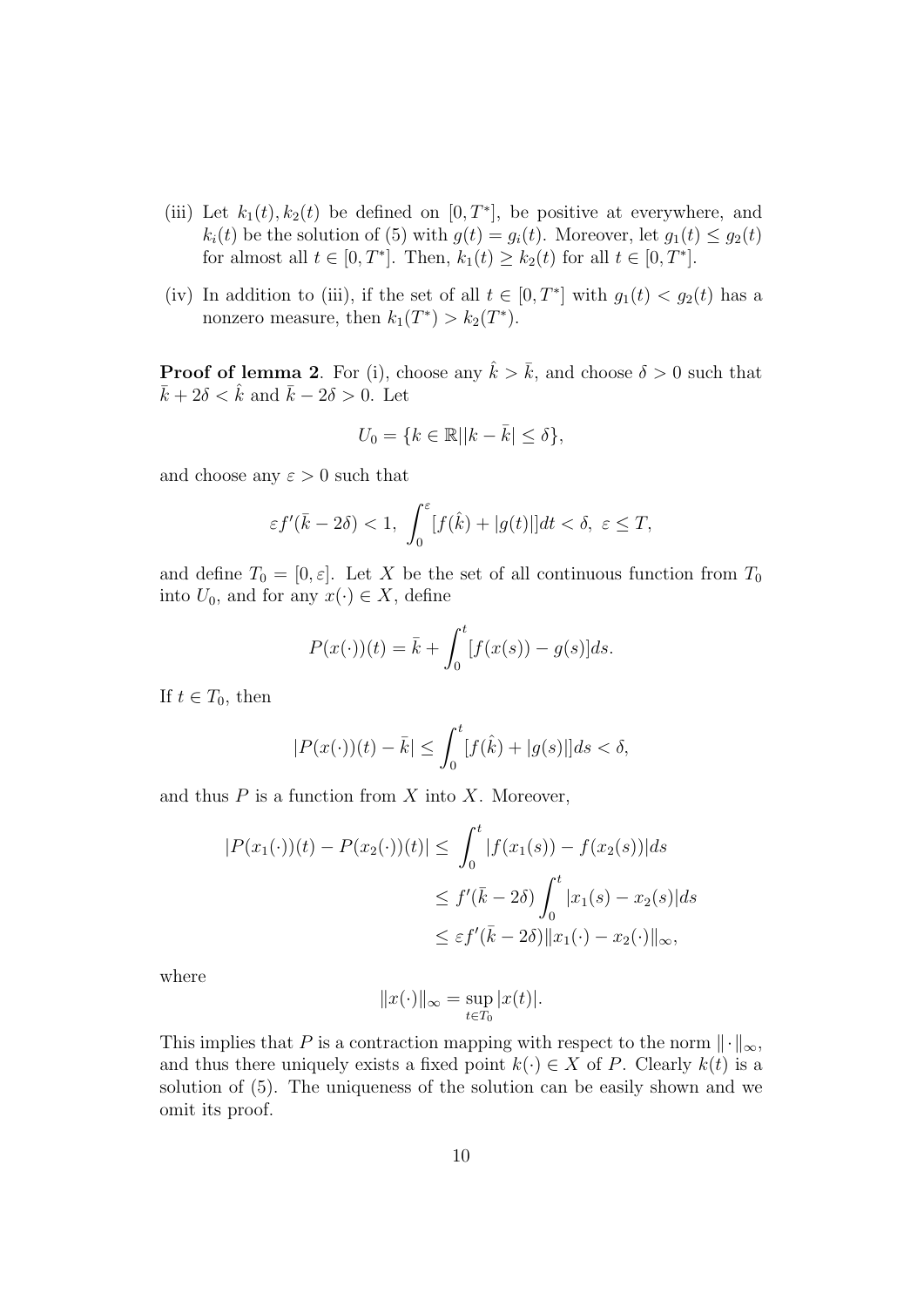For (ii), choose any  $t^* < \overline{T}$ . Then, there exists a solution  $k_{t^*}(t)$  of (5) defined on  $[0, t^*]$ , and  $k_{t^*}(t) > 0$  for any  $t \in [0, t^*]$ . Define  $k(t) = k_t(t)$  for  $t \in [0, \overline{T}]$ . Then,  $k(t)$  is a positive solution defined on  $[0, \overline{T}]$ . Suppose that  $\overline{T}$  < *T* and  $\limsup_{t\to T} k(t) = 3\hat{k} > 0.8$  Then, there exists a sequence  $(t_n)$ such that  $t_n \uparrow \overline{T}$  and  $2\hat{k} < k(t_n) < 4\hat{k}$  for all *n*. Choose any  $\varepsilon > 0$  such that  $\overline{T} + \varepsilon \leq T$  and

$$
\varepsilon f'(\hat k)<1, \int_{\bar T}^{\bar T+\varepsilon}(f(5\hat k)+|g(t)|)dt<\hat k,
$$

and choose any  $t_n$  with  $t_n > \overline{T} - \varepsilon$ . Define

$$
T_0 = [t_n, t_n + \varepsilon],
$$
  

$$
U_0 = [k(t_n) - \hat{k}, k(t_n) + \hat{k}],
$$

and let *X* be the set of all continuous function from  $T_0$  into  $U_0$ , and define

$$
P(x(\cdot))(t) = k(t_n) + \int_{t_n}^t [f(x(s)) - g(s)]ds
$$

for any  $x(\cdot) \in X$ . Then,

$$
|P(x(\cdot))(t) - k(t_n)| \le \int_{t_n}^t [f(5\hat{k}) + |g(s)|]ds < \hat{k},
$$

and thus *P* is a function from *X* into *X*. Moreover, if  $t \in T_0$ , then

$$
|P(x_1(\cdot))(t) - P(x_2(\cdot))(t)| \le \int_{t_n}^t |f(x_1(s)) - f(x_2(s))| ds
$$
  
\n
$$
\le f'(\hat{k}) \int_{t_n}^t |x_1(s) - x_2(s)| ds
$$
  
\n
$$
\le \varepsilon f'(\hat{k}) \|x_1(\cdot) - x_2(\cdot)\|_{\infty},
$$

<sup>8</sup>Because  $f$  is concave, we have

$$
f(k) - g(t) \le f'(\bar{k})(k - \bar{k}) + f(\bar{k}) + |g(t)|.
$$

Therefore, by using lemma 1, we can show that

$$
k(t) \le e^{f'(\bar{k})t} \left( \bar{k} + \int_0^t e^{-f'(\bar{k})s} (f(\bar{k}) + |g(s)| - f'(\bar{k})\bar{k}) ds \right),
$$

and thus

$$
\limsup_{t \to \bar{T}} k(t) < \infty.
$$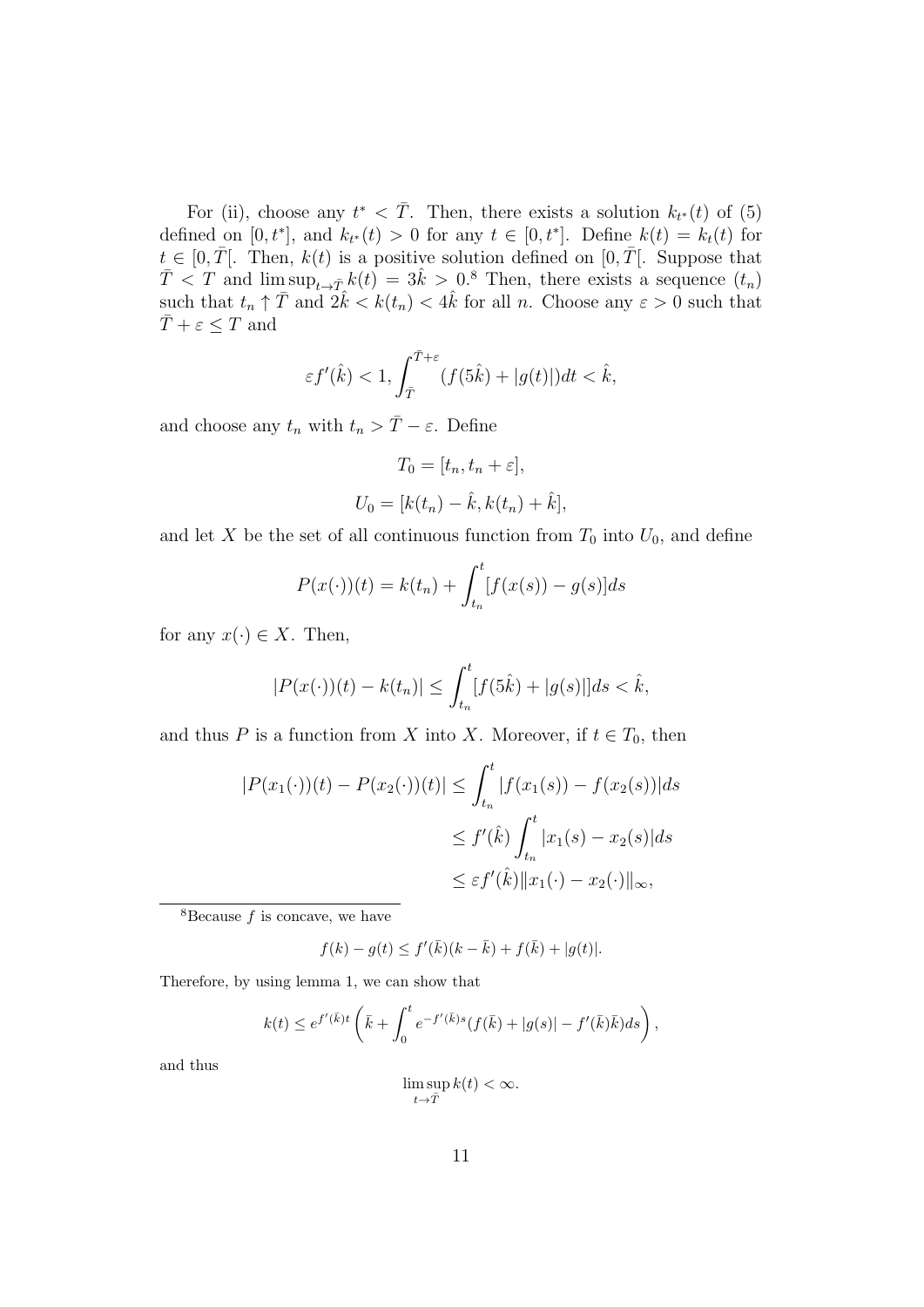and thus *P* is a contraction mapping. Hence, *P* has a unique fixed point  $k^+(t) \in X$ . This is a positive solution of (5) with initial value condition  $k^+(t_n) = k(t_n)$ , and thus to connect it with  $k(t)$ , we get a positive solution of (5) defined on  $[0, t_n + \varepsilon]$ , which is absurd.

Now, suppose that  $\overline{T} = T$ . If  $\lim_{t \to T} k(t) = 0$ , then we can define  $k(T) = 0$ and it is a solution of (5). Otherwise, define  $g(t) \equiv 0$  for  $t > T$ . Then, by proved above, we have there exists a positive solution defined on [0*, T*]. This completes the proof of (ii).

For (iii), we can apply lemma 1, because f is Lipschitz on  $[k, +\infty]$ , where

$$
\hat{k} < \inf\{\min\{k_1(t), k_2(t)\} | t \in [0, T^*] \}.
$$

Finally, we will show (iv). Suppose that the set  $\{t \in [0, T^*]| g_1(t) < g_2(t)\}$ has a nonzero measure. We have  $k_1(t) \geq k_2(t)$  for all  $t \in [0, T^*]$ . Therefore,

$$
k_1(T^*) = \bar{k} + \int_0^{T^*} [f(k_1(t)) - g_1(t)]dt
$$
  
\n
$$
\geq \bar{k} + \int_0^{T^*} [f(k_2(t)) - g_1(t)]dt
$$
  
\n
$$
> \bar{k} + \int_0^{T^*} [f(k_2(t)) - g_2(t)]dt = k_2(T^*),
$$

as desired. This completes the proof of lemma 2. ■

Let  $k^+(t)$  be the solution of

$$
\dot{k} = f(k), \ k(0) = \bar{k}.
$$

By (ii) of lemma 2, we have that  $k^+(t)$  is defined on  $\mathbb{R}_+$ . By (iii) of lemma 2, we have  $k^*(t) \leq k^+(t)$  for all  $t > 0$ . If  $k^*(T) = k^+(T)$  for any  $T > 0$ , by (iv) of lemma 2, we have  $c^*(t) \equiv 0$ . However, if we define  $c(t) \equiv f(\overline{k})$ ,  $k(t) \equiv \overline{k}$ , then  $(k(t), c(t))$  is admissible and  $(k(t), c(t)) \succ^* (k^*(t), c^*(t))$ , which contradicts that the optimality assumption of  $(k^*(t), c^*(t))$ . Therefore, for sufficiently large  $T > 0$ , we have  $k^*(T) < k^+(T)$ .

Next, we will show that if  $k^*(t) > 0$  for all  $t \in [0, T]$  and  $0 < k^*(T) <$  $k^+(T)$ , then  $k^*(t)$ ,  $c^*(t)$  is positive on [0, *T*]. Suppose not. Because  $k^*(T)$  $k^+(T)$ , there exists  $\varepsilon > 0$  such that

$$
\Delta_1 \equiv \{ t \in [0, T] | c^*(t) \ge \varepsilon \}
$$

has a positive measure.

Now, we introduce a lemma.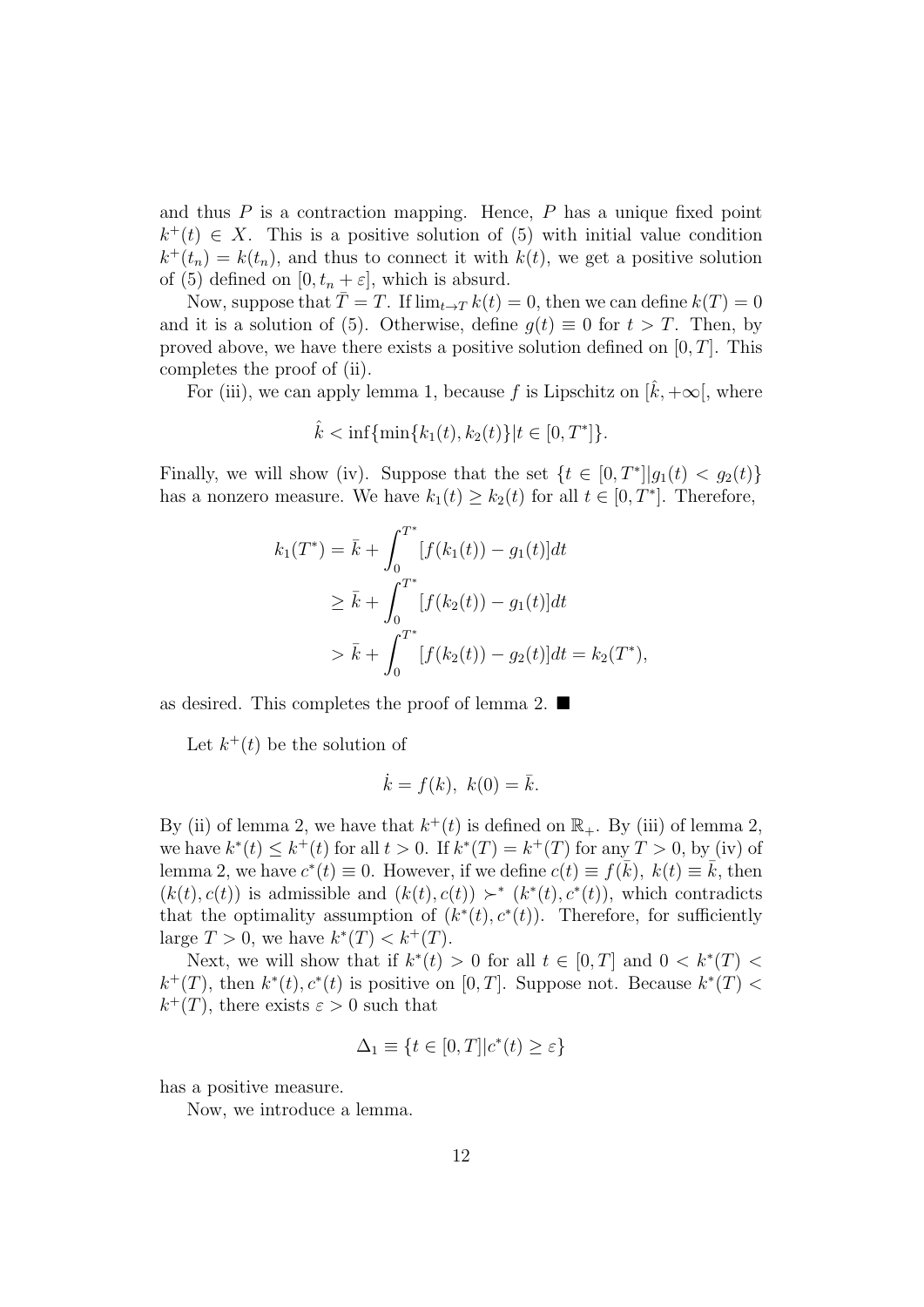**Lemma 3**. Suppose that  $\Delta \subset [0, T]$  is measurable, and consider the following differential equation

$$
\dot{k}(t) = f(k(t)) - c^*(t) - a1_\Delta(t), \ k(0) = \bar{k},
$$

where  $1_{\Delta}(t)$  is the indicator function of  $\Delta$ . Then, there exist  $\delta > 0, \hat{k} > 0$ , and  $K_1 > 0$  independent of  $\Delta$  such that for any *a* with  $0 < a < \delta$ , there exists a solution  $k^a(t)$  defined on  $[0, T]$  such that  $k^a(t) \geq \hat{k}$  for all  $t \in [0, T]$ , and

$$
0 \le k^*(t) - k^a(t) \le a\lambda(\Delta)K_1
$$

for all  $t \in [0, T]$ . (Where  $\lambda$  denotes the Lebesgue measure.)

**Proof of lemma 3**. First, we show the following claim: suppose that *A >* 0 and  $B(t)$  is an integrable function on  $[0, T]$ , and a continuous function  $x(t)$ satisfies

$$
x(t) \le \int_0^t [Ax(s) + B(s)]ds
$$

for all  $t \in [0, T]$ , then

$$
x(t) \le e^{At} \int_0^t e^{-As} B(s) ds
$$

for all  $t \in [0, T]$ . Actually, define

$$
x_0(t) = x(t), x_{n+1}(t) = \int_0^t [Ax_n(s) + B(s)]ds.
$$

Then,  $x_n(t)$  is nondecreasing in *n*. Define

$$
||x(\cdot)||_{\infty} = \max_{t \in [0,T]} |x(t)|.
$$

Then, for any  $t \in [0, T]$ ,

$$
|x_2(t) - x_1(t)| \le A \int_0^t |x_1(s) - x_0(s)| ds \le A ||x_1(\cdot) - x_0(\cdot)||_{\infty} t,
$$
  
\n
$$
|x_3(t) - x_2(t)| \le A \int_0^t |x_2(s) - x_1(s)| ds \le \frac{A^2}{2!} ||x_1(\cdot) - x_0(\cdot)||_{\infty} t^2,
$$
  
\n...  
\n
$$
|x_{n+1}(t) - x_n(t)| \le \frac{A^n t^n}{n!} ||x_1(\cdot) - x_0(\cdot)||_{\infty},
$$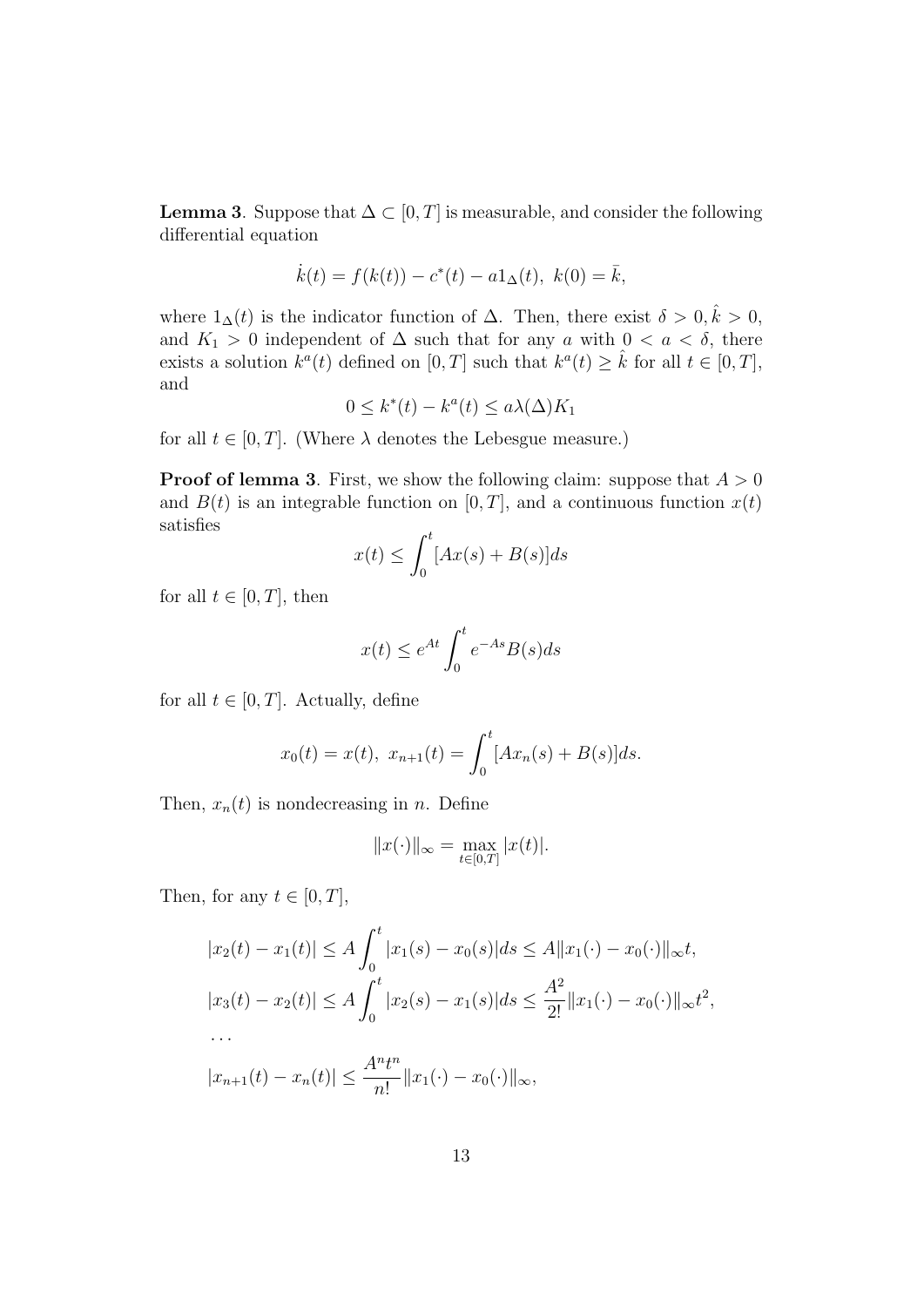and thus,  $(x_n(\cdot))$  is a Cauchy sequence of continuous functions on [0, T], and thus it converges to some  $x^*(t)$  uniformly. Clearly,  $x^*(t)$  satisfies

$$
x^*(t) = \int_0^t [Ax^*(s) + B(s)]ds,
$$

which implies that

$$
x^*(t) = e^{At} \int_0^t e^{-As} B(s) ds.
$$

Because  $x_n(t)$  is nondecreasing in *n*, our claim is correct.

Next, choose any  $\hat{k} > 0$  such that

$$
\hat{k} < \min_{t \in [0,T]} k^*(t),
$$

and let  $K_1 = e^{f'(\hat{k})T}$  and

$$
\delta = \frac{\min_{t \in [0,T]} k^*(t) - \hat{k}}{K_1 T}.
$$

Let  $0 < a < \delta$ , and choose any measurable set  $\Delta \subset [0, T]$ . Consider the following differential equation

$$
\dot{k}(t) = f(k(t)) - c^*(t) - a1_\Delta(t), \ k(0) = \bar{k}.
$$

Because of (i) of lemma 2, there exists a solution  $k^a(t)$  defined on  $[0, T^*]$  for some  $T^* \leq T$ . Since  $k^a(0) = \bar{k} > \hat{k}$ , we have  $k^a(t) > \hat{k}$  for sufficiently small  $t > 0$ . If  $\overline{k}^a(s) > \hat{k}$  for any  $s \in [0, t]$ , then

$$
k^*(t) - k^a(t) = \int_0^t [f(k^*(s)) - f(k^a(s)) + a1_\Delta(s)]ds
$$
  
 
$$
\leq \int_0^t [f'(\hat{k})(k^*(s) - k^a(s)) + a1_\Delta(s)]ds,
$$

and thus,

$$
k^*(t) - k^a(t) \le a e^{f'(\hat{k})t} \int_{\Delta \cap [0,t]} e^{-f'(\hat{k})s} ds \le a e^{f'(\hat{k})T} \lambda(\Delta \cap [0,t]) \le a K_1 t.
$$

If  $k^a(t) < \hat{k}$  for some *t*, then for  $t^* = \inf\{t \in [0,T]|k^a(t) < \hat{k}\}$ , we have  $k^a(t^*) = \hat{k}$  and

$$
k^*(t^*) - k^a(t^*) \le aK_1t^* < \delta K_1T \le k^*(t^*) - \hat{k},
$$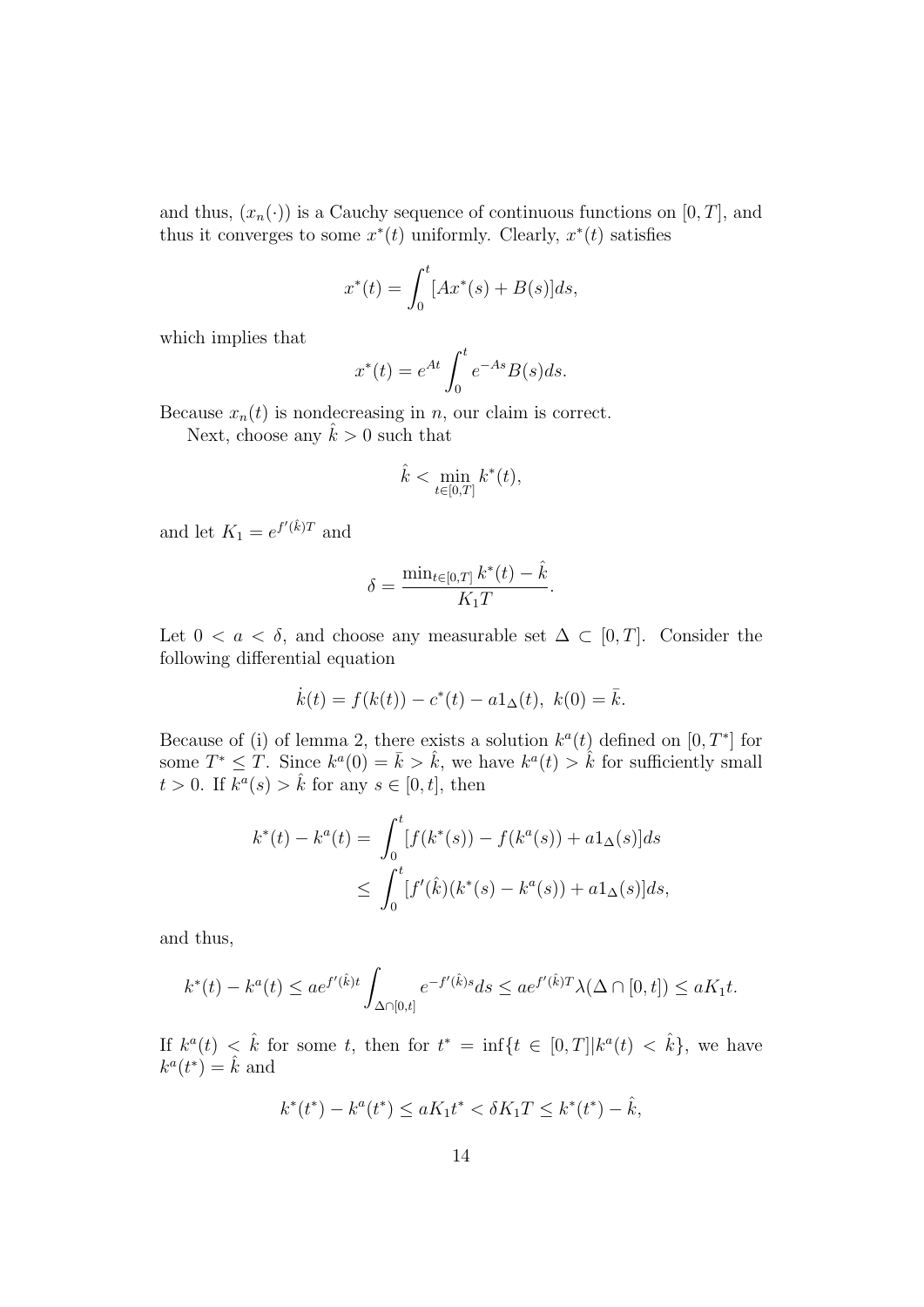and thus  $k^a(t^*) > \hat{k}$ , a contradiction. Therefore, we have  $k^a(t) > \hat{k}$  if it can be defined, and by (ii) of lemma 2,  $k^a(t)$  can be defined on  $[0, T]$ . Moreover,

$$
k^*(t) - k^a(t) \le a\lambda(\Delta)K_1, \ k^a(t) > \hat{k}
$$

for any  $t \in [0, T]$ . This completes the proof of lemma 3.  $\blacksquare$ 

Choose a sufficiently large *M >* 0 such that

$$
u'(\varepsilon) < \frac{M}{2K_1 \max\{e^{-\rho T}, 1\}}.
$$

Choose any  $c > 0$  such that  $u'(c) > \frac{M}{\min\{c\}}$  $\frac{M}{\min\{e^{-\rho T},1\}},$  and define

$$
\Delta(c) = \{ t \in [0, T] | c^*(t) \le c \}.
$$

Because  $(k^*(t), c^*(t))$  is not positive, we have  $\Delta(c)$  has a positive measure.<sup>9</sup> Define

$$
c_1(t) = c^*(t) + \delta_1 1_{\Delta(c)}(t),
$$

where

$$
0 < \delta_1 < \delta, \ u'(c + \delta_1) > \frac{M}{\min\{e^{-\rho T}, 1\}}, \ \delta_1 \frac{\lambda(\Delta(c))}{\lambda(\Delta_1)} K_1 \le 1,
$$
\n
$$
u'\left(\varepsilon - \delta_1 \frac{\lambda(\Delta(c))}{\lambda(\Delta_1)} K_1\right) < \frac{M}{2K_1 \max\{e^{-\rho T}, 1\}}.
$$

**Lemma 4**. Consider the following differential equation

$$
\dot{k}(t) = f(k(t)) - c_1(t) + b_1\Delta_1, k(0) = \bar{k}.
$$

Particularly, let  $k_0(t)$  be the solution with  $b = 0$  defined on [0, T]. For any *b* with  $0 < b \leq 1$ , there exists a solution  $k_b(t)$  of above equation defined on  $[0, T]$ ,  $k_b(T)$  is continuous in *b*, and

$$
k_b(T) - k_0(T) \ge b\lambda(\Delta_1).
$$

**Proof of lemma 4**. We first note the following claim. Let  $A > 0$  and  $B(t)$ is integrable, and a continuous function  $x(t)$  satisfies the following inequality

$$
x(t) \ge \int_0^t [Ax(s) + B(s)]ds
$$

<sup>&</sup>lt;sup>9</sup>Note that  $K_1 \geq 1$ , and thus  $c < \varepsilon$ .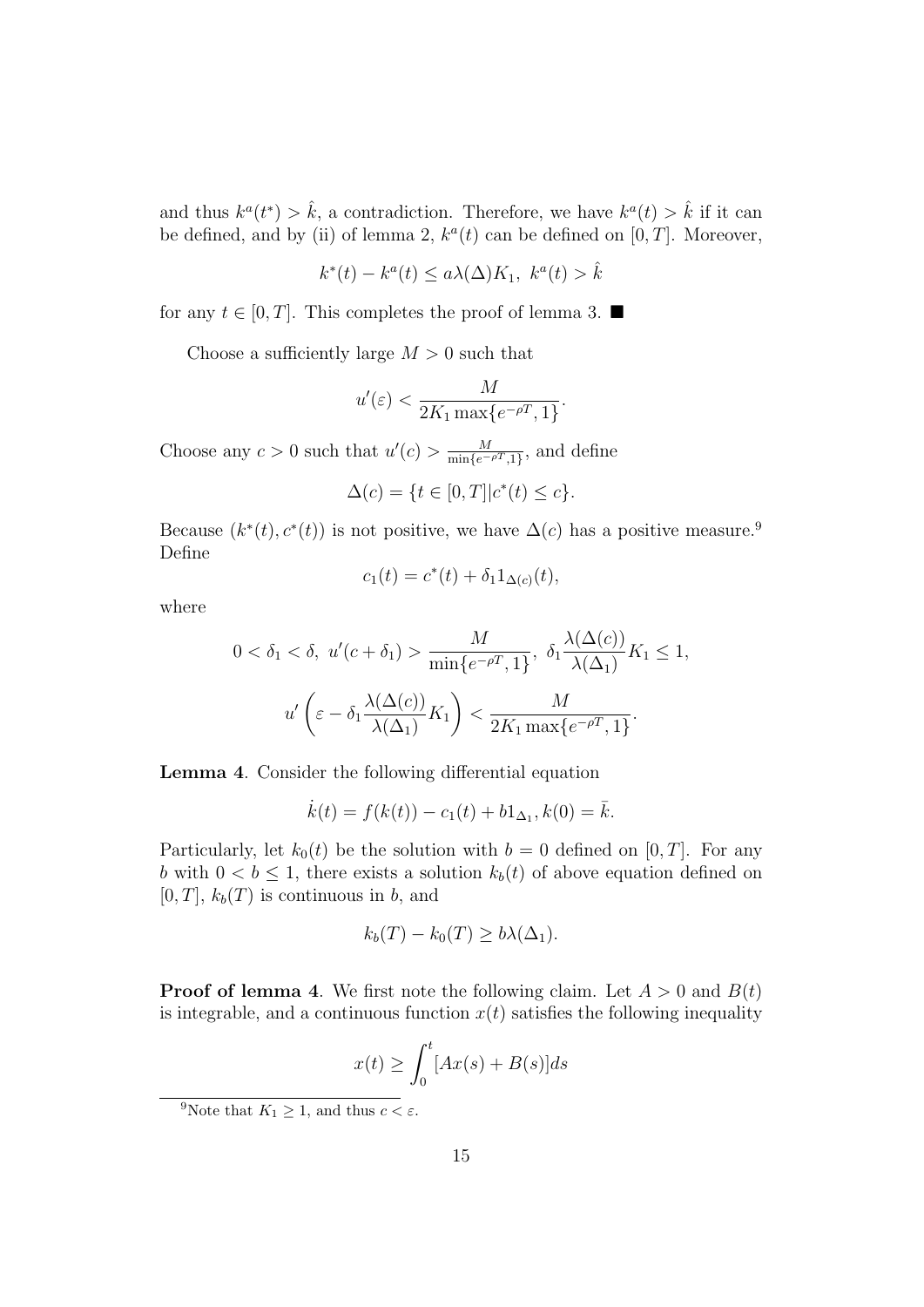for all *t*. Then,

$$
x(t) \ge e^{At} \int_0^t e^{-As} B(s) ds
$$

for all *t*. This claim can be proved by almost the same logic as that proved in lemma 3, and thus we omit its proof.

Now, let  $k_b(t)$  be the solution of the following differential equation

$$
\dot{k}(t) = f(k(t)) - c_1(t) + b_1\Delta_1(t), \ k(0) = \bar{k}.
$$

By lemma 2,  $k_b(t) \geq k_0(t)$  and thus  $k_b(t)$  is defined on [0, *T*]. By the claim in the proof of lemma 3,

$$
k_b(t) - k_0(t) \le bTK_1.
$$

Let

$$
\tilde{k} = TK_1 + \max_{t \in [0,T]} k^*(t).
$$

Then, for any *b* with  $0 < b \leq 1$ ,  $k_b(t) \leq \tilde{k}$  for any  $t \in [0, T]$ , and

$$
k_b(t) - k_0(t) = \int_0^t [f(k_b(s)) - f(k_0(s)) + b1_{\Delta_1}(s)]ds
$$
  
 
$$
\geq \int_0^t [f'(\tilde{k})(k_b(s) - k_0(s)) + b1_{\Delta_1}(s)]ds.
$$

Therefore, we have

$$
k_b(t) - k_0(t) \ge b \int_{\Delta_1 \cap [0,t]} e^{f'(\tilde{k})(t-s)} ds.
$$

Particularly, if  $t = T$ , we have

$$
k_b(T) - k_0(T) \ge b \int_{\Delta_1} e^{f'(\tilde{k})(T-s)} ds \ge b\lambda(\Delta_1).
$$

Meanwhile, for  $b_1, b_2$  with  $0 \leq b_1 < b_2 \leq 1$ ,

$$
k_{b_2}(t) - k_{b_1}(t) = \int_0^t [f(k_{b_2}(s)) - f(k_{b_1}(s)) + (b_2 - b_1)1_{\Delta_1}(s)]ds
$$
  
 
$$
\leq \int_0^t [f'(\hat{k})(k_{b_2}(s) - k_{b_1}(s)) + (b_2 - b_1)1_{\Delta_1}(s)]dt,
$$

and thus

$$
0 \le k_{b_2}(T) - k_{b_1}(T) \le (b_2 - b_1)K_1T,
$$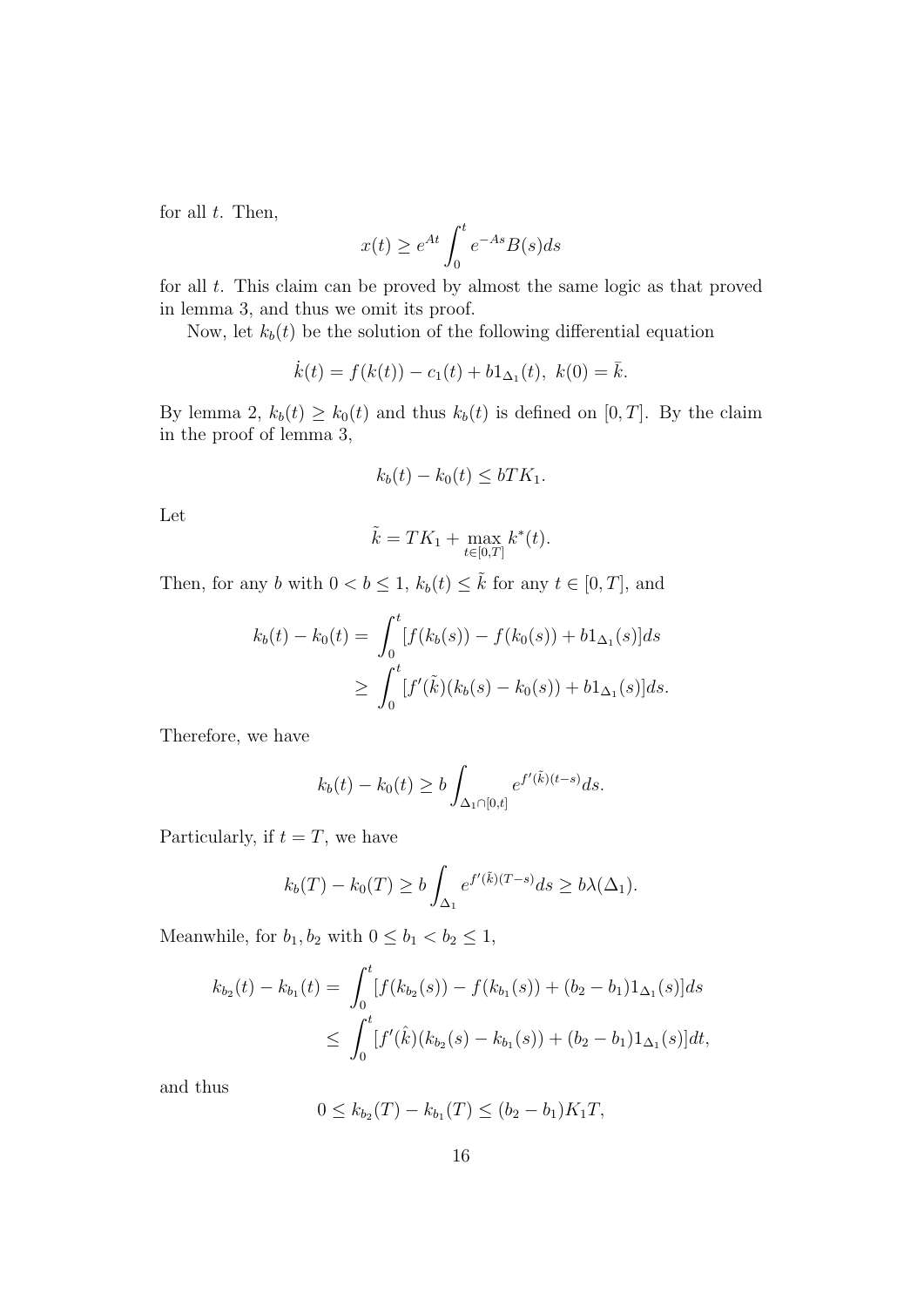which implies that  $k_b(T)$  is continuous in *b*. This completes the proof.  $\blacksquare$ 

By lemma 4, we have there exists  $\delta_2$  such that  $0 < \delta_2 \leq 1$ ,  $k_{\delta_2}(T) = k^*(T)$ and

$$
\delta_2 \lambda(\Delta_1) \leq k_{\delta_2}(T) - k_0(T) = k^*(T) - k_0(T) \leq \delta_1 \lambda(\Delta(c)) K_1.
$$

Thus,

$$
u'(\varepsilon - \delta_2) < \frac{M}{2K_1 \max\{e^{-\rho T}, 1\}}.
$$

Now, define

$$
c(t) = c_1(t) - \delta_2 1_{\Delta_1}(t),
$$

and let  $k(t) = k_{\delta_2}(t)$  in lemma 4 if  $t \in [0, T]$  and  $k(t) = k^*(t)$  otherwise. Then,

$$
\int_0^T e^{-\rho t} u(c(t)) dt
$$
\n
$$
\geq \int_0^T e^{-\rho t} u(c^*(t)) dt + M\lambda(\Delta(c)) \delta_1 - \frac{M}{2K_1} \lambda(\Delta_1) \delta_2
$$
\n
$$
> \int_0^T e^{-\rho t} u(c^*(t)) dt,
$$

and thus  $(k(t), c(t)) \succ^* (k^*(t), c^*(t))$ , a contradiction. Therefore, we have if  $0 < k^*(T) < k^+(T)$ ,  $(k^*(t), c^*(t))$  is positive on [0, T].

Lastly, suppose that  $k^*(t) > 0$  for all  $t \in [0, T]$ . By argued above, we have there exists  $T^* \geq T$  such that  $0 < k^*(T^*) < k^+(T^*)$ . Then,  $(k^*(t), c^*(t))$  is positive on  $[0, T^*]$ , and thus it is positive on  $[0, T]$ . This completes the proof. ■

As a corollary of the above theorem, the following result is obtained.

**Theorem 3**. Suppose that  $f(0) = 0$ , *f* is increasing, and

$$
\lim_{c \to 0} u'(c) = +\infty.
$$

Moreover, suppose that at least one of the following statements holds.

- $(k^*(t), c^*(t))$  is a weakly overtaking optimal solution of (1) and *f* is Lipschitz around zero.
- $(k^*(t), c^*(t))$  is an overtaking optimal solution of (1).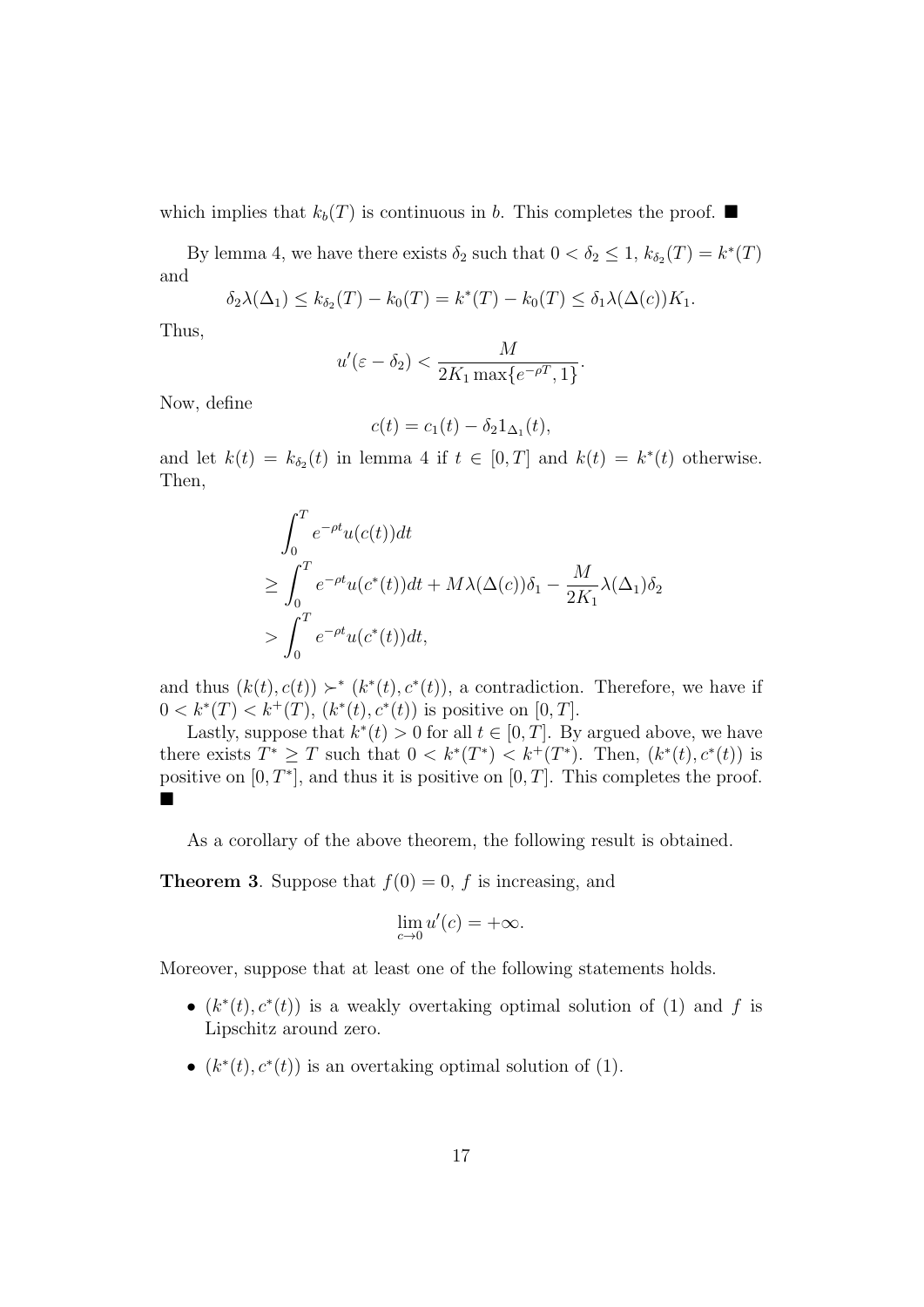Then,  $(k^*(t), c^*(t))$  is an inner solution.

**Proof.** By theorem 2, it suffices to show that  $k^*(T) > 0$  for all  $T > 0$ . Suppose not. Let  $T^* > 0$  be the minimum of *T* such that  $k^*(T) = 0$ . Then, by theorem 1, we can assume without loss of generality that  $c^*(t)$  satisfies the Euler equation

$$
\frac{d}{dt}(u' \circ c^*)(t) = (\rho - f'(k^*(t)))(u' \circ c^*)(t)
$$

on  $[0, T^*]$ . If  $\lim_{k\downarrow 0} f'(k) \leq \rho$ , then  $\frac{d}{dt}(u' \circ c^*)(t) \geq 0$  for every  $t \in [0, T^*]$ , and thus  $c^*(t)$  is nonincreasing. If  $\lim_{k\downarrow 0} f'(k) > \rho$ , then  $\frac{d}{dt}(u' \circ c^*)(t) < 0$  for every  $t \in [0, T^*]$  such that  $T^* - t$  is sufficiently small. In both cases, there exists  $c^*(T^*) = \lim_{t \uparrow T^*} c^*(t)$ . Therefore, we can assume that without loss of generality that  $c^*(t)$  is continuous on  $[0, T^*]$ .

First, suppose that  $k^*(t) \equiv 0$  for  $t \geq T^*$ . Then, we must have  $c^*(t) \equiv 0$ for almost all  $t \geq T^*$ . If either  $u(0) = -\infty$  or  $\rho \leq 0$ , then  $(k(t), c(t)) \succ^*$  $(k^*(t), c^*(t))$ , where  $c(t) \equiv f(\bar{k}), k(t) \equiv \bar{k}$ , a contradiction. Hence, we can assume that  $\rho > 0$ , and without loss of generality,  $u(0) = 0$ . Let  $k_0(t)$  be a solution of the following differential equation defined on  $[0, T]$ :<sup>10</sup>

$$
\dot{k}(t) = f(k(t)) - c^*(t) + a1_{[0,T^*/2]},
$$

where  $a > 0$  is smaller than  $\min\{1, \min_{t \in [0, T^*/2]} c^*(t)\}\)$ , and define

$$
c(t) = \begin{cases} c^*(t) - a & \text{if } t \in [0, T^*/2], \\ c^*(t) & \text{if } t \in ]T^*/2, T^*], \\ f(k_0(T^*)) & \text{if } t > T^*, \end{cases}
$$

$$
k(t) = \begin{cases} k_0(t) & \text{if } t \in [0, T^*], \\ k_0(T^*) & \text{if } t > T^*. \end{cases}
$$

Then,  $(k(t), c(t))$  is admissible, and by the same arguments in the proof of lemma 4, we have

$$
a\frac{T^*}{2} \le k(T^*).
$$

<sup>&</sup>lt;sup>10</sup>Note that  $k_0(t)$  can be defined on [0, T] by lemma 2.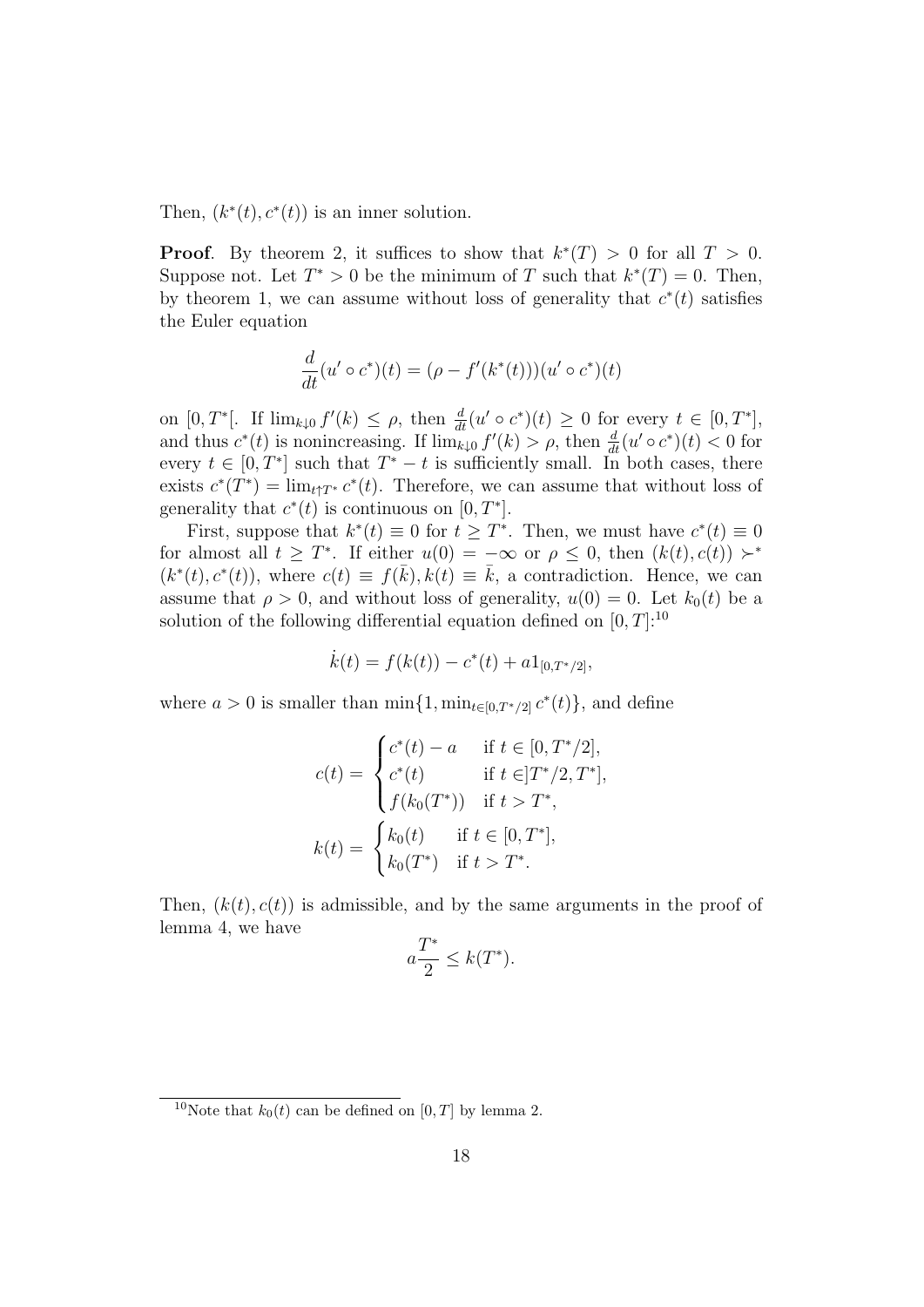Therefore,

$$
\lim_{T \to \infty} \int_0^T e^{-\rho t} [u(c(t)) - u(c^*(t))] dt
$$
\n
$$
= \int_0^{T^*/2} e^{-\rho t} [u(c(t)) - u(c^*(t))] dt + \frac{e^{-\rho T^*}}{\rho} u(f(k(T^*)))
$$
\n
$$
\geq \frac{e^{-\rho T^*}}{\rho} u(f(aT^*/2)) - \max_{t \in [0, T^*/2]} u'(c^*(t) - a) T^* a,
$$

where the right-hand side is positive for any sufficiently small  $a > 0$ , a contradiction.

Hence, we must have  $k^*(t^*) > 0$  for some  $t^* > T^*$ .<sup>11</sup> First, we show that  $\lim_{k\to 0} f'(k) = +\infty$ . Suppose not. Then, *f* is Lipschitz around zero. Clearly, the zero function is a solution of the following differential equation:

$$
\dot{k}(t) = f(k(t)), \ k(T^*) = 0.
$$

By lemma 1, we must have  $k(t) \leq 0$  for all *t*, which contradicts that  $k(t^*) > 0$ . Therefore, there exists  $t^+ \in [0, T^*]$  such that  $\rho - f'(k^*(t)) > 0$  for every  $t \in [t^+, T^*],$  which implies that  $c^*(t)$  is increasing in  $t$  on  $[t^+, T^*]$  by the Euler equation. Moreover, by our initial assumption,  $(k^*(t), c^*(t))$  must be overtaking optimal.

Let  $T^+$  = inf{ $t < t^*$ | $k^*(s) > 0$  for all  $s \in [t, t^*]$ }. It can easily be shown that for every  $t' > 0$ ,  $(k^*(t+t'), c^*(t+t'))$  is an overtaking optimal solution of (1) with  $k(0) = k^*(t')$ . Thus, if  $k^*(t)$  is positive on  $[\hat{t}, \bar{t}]$ , then by theorems 1 and 2,  $c^*(t)$  must satisfies the Euler equation a.e., and thus it can be assumed to be continuous, and therefore  $k^*(t)$  is continuously differentiable. Because  $k^*(T^+) = 0, k^*(t) > 0$  for  $t \in ]T^+, t^*]$  and  $\lim_{k \downarrow \infty} f'(k) = \infty, c^*(t)$  is increasing on  $[T^+, t^*]$ , and thus  $c^*(T^+) \equiv \lim_{t \downarrow T^+} c^*(t)$  can be defined and,

$$
0 \leq \dot{k}^*(T^+) = f(k^*(T^+)) - c^*(T^+) = -c^*(T^+),
$$

which implies that  $c^*(T^+) = 0$ .

By mean value theorem, there exists  $t_1, t_2$  such that  $k^*(t_1) = k^*(t_2), k^*(t_1)$  $0, \dot{k}^*(t_2) > 0$ , and  $t_1 < T^* < t_2 \leq t^*$ . Let

$$
k_1(t) = \begin{cases} k^*(t) & \text{if } 0 \le t \le t_1, \\ k^*(t + t_2 - t_1) & \text{otherwise,} \end{cases}
$$

and

$$
c_1(t) = \begin{cases} c^*(t) & \text{if } 0 \le t \le t_1, \\ c^*(t + t_2 - t_1) & \text{otherwise.} \end{cases}
$$

<sup>11</sup>We mention that this case should be considered. Remember the magic of capital.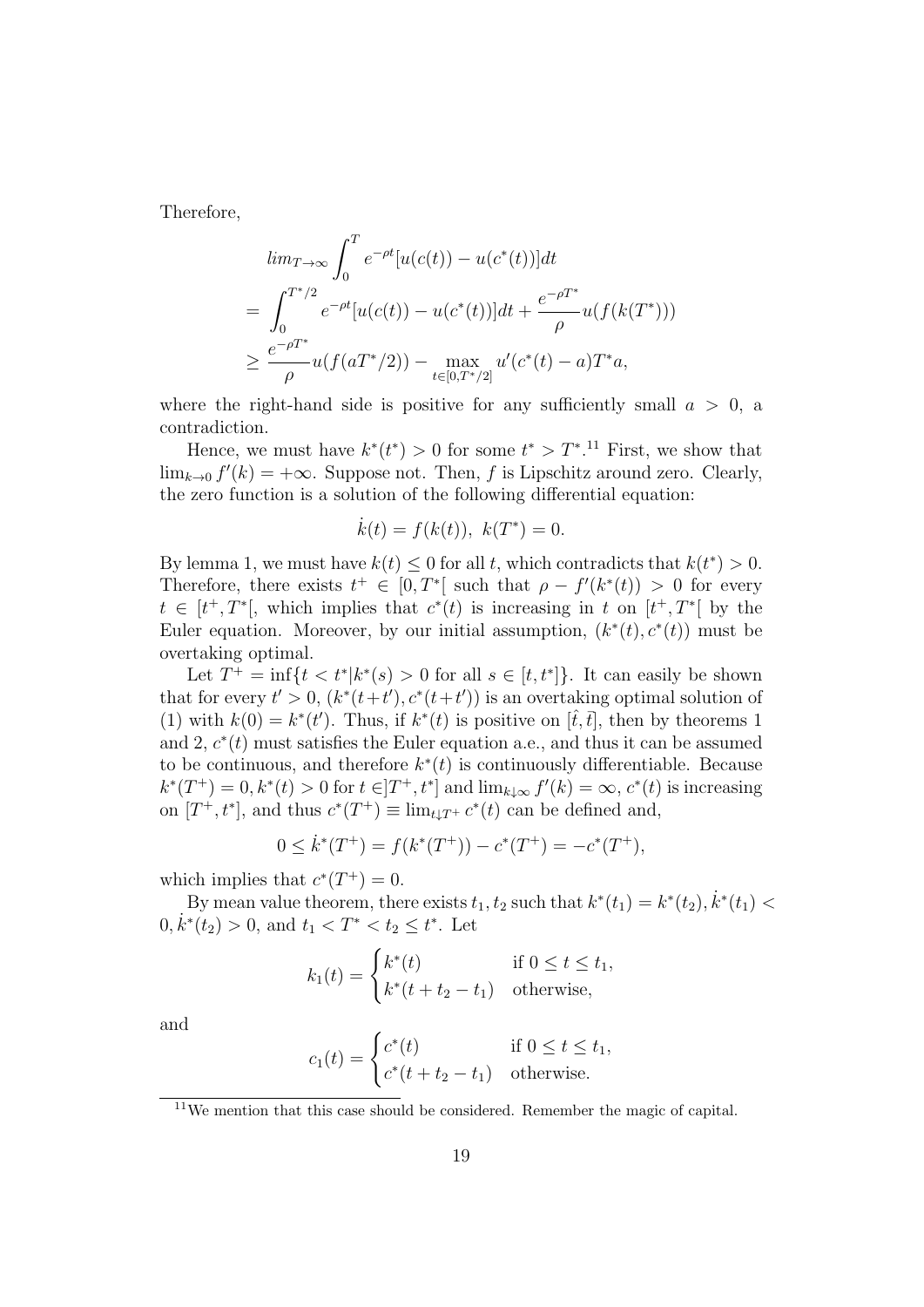If  $0 < t-t_1$  and  $t-t_1$  is sufficiently small, then  $k_1(t) > k^*(t)$  and  $c^*(t) < c_1(t)$ . If  $k_1(t) > k^*(t)$  for all  $t > t_1$ , then define  $k_2(t) = k_1(t)$  and  $c_2(t) = c_1(t)$ . Otherwise, let  $t^+$  = inf $\{t > t_1 | k_1(t) \leq k^*(t)\}$  and define

$$
k_2(t) = \begin{cases} k_1(t) & \text{if } 0 \le t \le t^+, \\ k^*(t) & \text{otherwise,} \end{cases}
$$

and

$$
c_2(t) = \begin{cases} c_1(t) & \text{if } 0 \le t \le t^+, \\ c^*(t) & \text{otherwise.} \end{cases}
$$

Further, define

$$
c_3(t) = \frac{c^*(t) + c_2(t)}{2},
$$

and let  $k_3(t)$  be a solution of the following equation:

$$
\dot{k}(t) = f(k(t)) - c_3(t), \ k(0) = \bar{k}.
$$

We should show that  $k_3(t)$  can be defined on  $\mathbb{R}_+$ . Clearly  $k_3(t) = k^*(t)$  on  $[0, t_1]$ . By (ii) of lemma 2, it suffices to show that  $k_3(t) \geq \frac{k_2(t) + k^*(t)}{2}$  $rac{+k^*(t)}{2}$  for  $t_1 \leq t \leq t^+$ . (Note that  $k_2(t) > 0$  for  $t \in [t_1, t^+]$ .) Suppose not. Then, there exists  $\tilde{t} \in ]t_1, t^+[$  such that  $k_3(t)$  can be defined on  $[t_1, \tilde{t}]$  and  $k_3(\tilde{t}) < \frac{k_2(\tilde{t}) + k^*(\tilde{t})}{2}$  $\frac{+k^{\alpha}(t)}{2}.$ Let  $\bar{t} = \inf\{t < \tilde{t} | k_3(s) < \frac{k_2(s) + k^*(s)}{2} \}$  $\frac{k+k^*(s)}{2}$  for all  $s \in [t, \tilde{t}]$ . Then,  $k_3(\tilde{t}) = \frac{k_2(\tilde{t}) + k^*(\tilde{t})}{2}$ 2 and  $k_3(\bar{t}) > 0$ . Choose any  $\hat{k} > 0$  with  $\hat{k} < k_3(\bar{t})$ . Then,

$$
\frac{k_2(t) + k^*(t)}{2} - k_3(t) = \int_{\bar{t}}^t \left[ f\left(\frac{k_2(s) + k^*(s)}{2}\right) - f(k_3(s)) \right] ds
$$
  

$$
\leq (t - \bar{t}) f'(\hat{k}) \sup_{s \in [\bar{t}, t]} \left( \frac{k_2(s) + k^*(s)}{2} - k_3(s) \right),
$$

where  $t - \bar{t} > 0$  is sufficiently small. If  $(t - \bar{t})f'(\hat{k}) < 1$ , then there exists  $s \in [\bar{t}, t]$  such that

$$
\frac{k_2(s) + k^*(s)}{2} - k_3(s) < \frac{k_2(s) + k^*(s)}{2} - k_3(s),
$$

a contradiction.

Therefore, we have  $(k_3(t), c_3(t))$  is a well-defined admissible pair. Because  $(k^*(t), c^*(t))$  is a solution of (2) and 2) holds, we have

$$
\limsup_{T \to \infty} \int_0^T e^{-\rho t} [u(c_3(t)) - u(c^*(t))] dt \le 0.
$$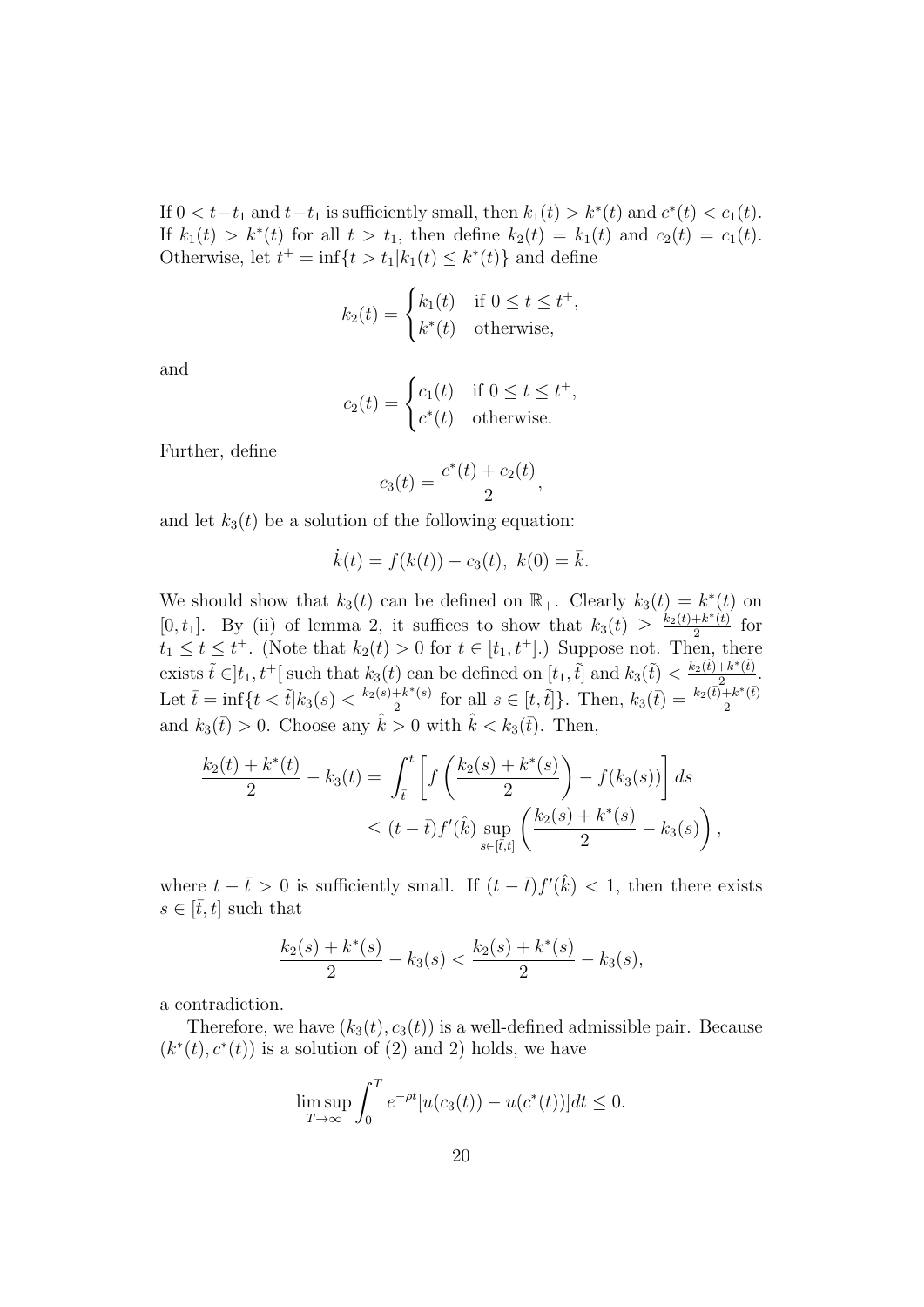Since  $c_2(t) \neq c^*(t)$  on the set of positive measure, this implies that

$$
\limsup_{T \to \infty} \int_0^T e^{-\rho t} [u(c_2(t)) - u(c^*(t))] dt < 0.
$$

If  $k_2(t) \equiv k_1(t)$ , then let  $k_4(t) \equiv k^*(t)$  and  $c_4(t) \equiv c^*(t)$ . Otherwise, define

$$
k_4(t) = \begin{cases} k^*(t) & \text{if } 0 \le t \le t_2 + t^+ - t_1, \\ k^*(t + t_1 - t_2) & \text{otherwise,} \end{cases}
$$

and

$$
c_4(t) = \begin{cases} c^*(t) & \text{if } 0 \le t \le t_2 + t^+ - t_1, \\ c^*(t + t_1 - t_2) & \text{otherwise.} \end{cases}
$$

Because  $k^*(t_2 + t^+ - t_1) = k^*(t^+)$ , we have  $(k_4(t), c_4(t))$  is admissible. Moreover, for every admissible pair  $(k(t), c(t))$ , we have

$$
\limsup_{T \to \infty} \int_0^T e^{-\rho t} [u(c(t)) - u(c_4(t))] dt
$$
\n
$$
\leq \limsup_{T \to \infty} \int_0^T e^{-\rho t} [u(c(t)) - u(c^*(t))] dt
$$
\n
$$
+ \limsup_{T \to \infty} \int_{t_2 + t^* - t_1}^T e^{-\rho t} [u(c^*(t)) - u(c_4(t))] dt
$$
\n
$$
\leq e^{-\rho(t_2 - t_1)} \limsup_{T \to \infty} \int_{t^*}^T e^{-\rho t} [u(c^*(t + t_2 - t_1)) - u(c^*(t))] dt \leq 0,
$$

which implies that  $(k_4(t), c_4(t))$  is also an overtaking optimal solution of (1). Define

$$
k_5(t) = \begin{cases} k^*(t) & \text{if } 0 \le t \le t_2, \\ k^*(t + t_1 - t_2) & \text{otherwise,} \end{cases}
$$

and

$$
c_5(t) = \begin{cases} c^*(t) & \text{if } 0 \le t \le t_2, \\ c^*(t + t_1 - t_2) & \text{otherwise.} \end{cases}
$$

Then,

$$
\limsup_{T \to \infty} \int_0^T e^{-\rho t} [u(c_5(t)) - u(c_4(t))] dt
$$
\n
$$
= e^{-\rho t_2} \limsup_{T \to \infty} \int_0^T e^{-\rho t} [u(c^*(t)) - u(c_2(t))] dt
$$
\n
$$
\geq e^{-\rho t_2} \liminf_{T \to \infty} \int_0^T e^{-\rho t} [u(c^*(t)) - u(c_2(t))] dt > 0,
$$

a contradiction. This completes the proof. ■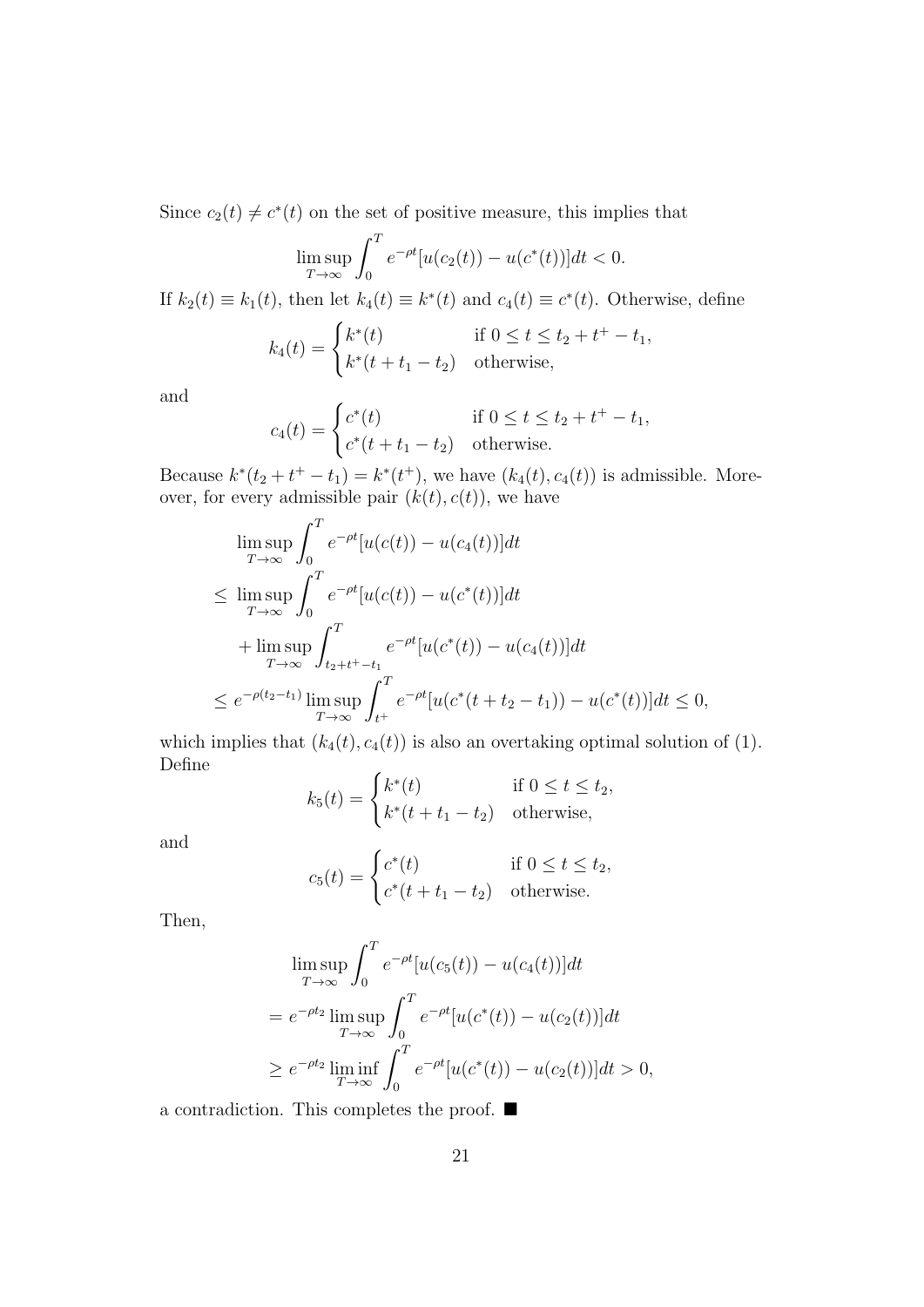### **3.2 The Sufficiency Result**

**Theorem 4.** Suppose that  $(k^*(t), c^*(t))$  is admissible,  $c^*(t)$  is a continuous function, and both the Euler equation on  $\mathbb{R}_+$ , and the transversality condition hold. Then,  $(k^*(t), c^*(t))$  is an overtaking optimal solution of (1).

**Proof**. First, note that

$$
L(k, \dot{k}) = u(f(k) - \dot{k})
$$

is a jointly concave function. Therefore, we have

$$
L(k, \dot{k}) - L(k^*, \dot{k}^*) \le L_k(k^*, \dot{k}^*)(k - k^*) + L_{\dot{k}}(k^*, \dot{k}^*)(\dot{k} - \dot{k}^*)
$$

for all  $(k, k)$  and  $(k^*, k^*)$ . Thus, for any admissible process  $(k(t), c(t))$ ,

$$
\int_0^T e^{-\rho t} [u(c(t)) - u(c^*(t))] dt
$$
\n
$$
\leq \int_0^T [e^{-\rho t} u'(c^*(t)) f'(k^*(t)) (k(t) - k^*(t)) - e^{-\rho t} u'(c^*(t)) (\dot{k}(t) - \dot{k}^*(t))] dt
$$
\n
$$
= \int_0^T \left[ \frac{d}{dt} (e^{-\rho t} u'(c^*(t)) (k^*(t) - k(t))) \right] dt
$$
\n
$$
= e^{-\rho T} u'(c^*(T)) (k^*(T) - k(T))
$$
\n
$$
\leq e^{-\rho T} u'(c^*(T)) k^*(T),
$$

by the Euler equation. Therefore, taking  $\lim_{T\to\infty}$ , we have the right-hand side is zero by the transversality condition, and thus

$$
(k^*(t), c^*(t)) \succsim^* (k(t), c(t)),
$$

which implies that  $(k^*(t), c^*(t))$  is an overtaking optimal solution of (1).

## **References**

- [1] Acemoglu, D. (2009), *Introduction to Modern Economic Growth*. Princeton University Press.
- [2] Aliprantis, C. D. and K. Border (2006), *Infinite Dimensional Analysis: A Hitchhikers Guide*. Springer.
- [3] Blanchard, O. and S. Fischer (1989), *Lectures on Macroeconomics*. The MIT Press.